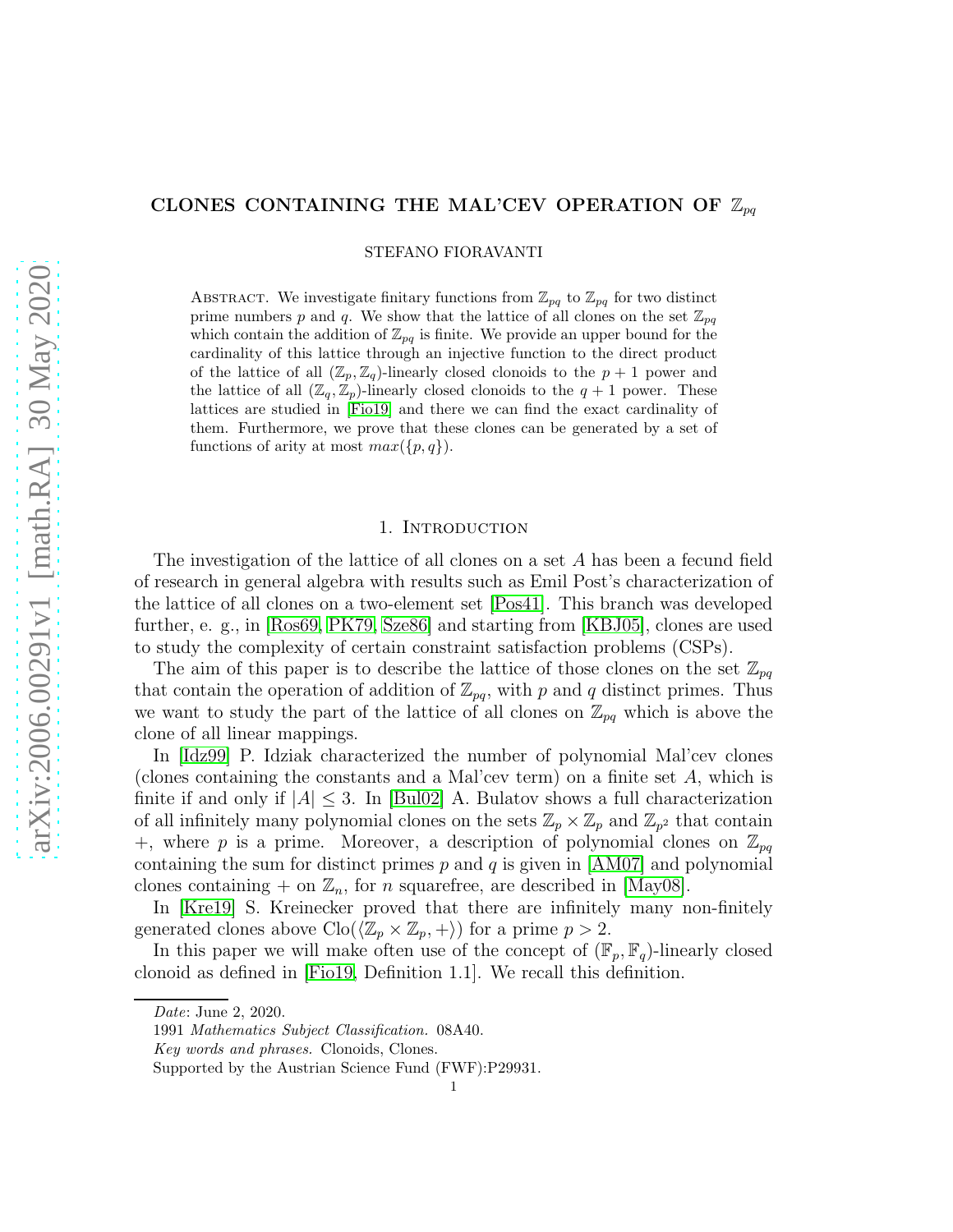<span id="page-1-2"></span>**Definition 1.1.** Let p and q be powers of different primes, and let  $\mathbb{F}_p$  and  $\mathbb{F}_q$  be two fields of orders p and q. An  $(\mathbb{F}_p, \mathbb{F}_q)$ -linearly closed clonoid is a non-empty subset C of  $\bigcup_{n\in\mathbb{N}} \mathbb{F}_p^{\mathbb{F}_q^n}$  with the following properties:

(1) for all  $n \in \mathbb{N}$ ,  $f, g \in C^{[n]}$  and  $a, b \in \mathbb{F}_p$ :

$$
af + bg \in C^{[n]};
$$

(2) for all  $m, n \in \mathbb{N}$ ,  $f \in C^{[m]}$  and  $A \in \mathbb{F}_q^{m \times n}$ :

$$
g:(x_1,\ldots,x_n)\mapsto f(A\cdot(x_1,\ldots,x_n)^t)
$$
 is in  $C^{[n]}$ .

In [\[Fio19,](#page-22-0) Thoerems 1.2 and 1.3] we can find a complete description of the lattice of all  $(\mathbb{F}_p, \mathbb{F}_q)$ -linearly closed clonoids with p and q powers of distinct primes.

In Section [4](#page-8-0) we show an embedding of the lattice of all  $(\mathbb{Z}_p, \mathbb{Z}_q)$ -linearly closed clonoids into the lattice of all clones above  $\text{Clo}(\langle \mathbb{Z}_{pq}, +\rangle)$ , where p and q are distinct primes.

<span id="page-1-1"></span>**Theorem 1.2.** Let p and q be two distinct prime numbers. Then the lattice of all  $(\mathbb{Z}_p, \mathbb{Z}_q)$ -linearly closed clonoids is embedded in the lattice of all clones above  $\text{Clo}(\langle \mathbb{Z}_{pq}, +\rangle).$ 

In Section [5](#page-10-0) we investigate the part of the lattice of all clones above  $\text{Clo}(\langle \mathbb{Z}_{pq}, +\rangle)$ which is composed by all clones that can be split in two components over  $\mathbb{Z}_p$  and over  $\mathbb{Z}_q$ . These are the clones which preserve both  $\pi_1$  and  $\pi_2$ . We will show a characterization of these clones that can be proven also using [\[AM15,](#page-22-11) Lemma 6.1].

<span id="page-1-3"></span>**Theorem 1.3.** Let p and q be distinct prime numbers. Then there is an isomorphism between the lattice of all clones above  $\text{Clo}(\langle \mathbb{Z}_{pq}, +\rangle)$  which preserve  $\{\pi_1, \pi_2\}$ and the direct product of the lattices of all clones above  $\text{Clo}(\langle \mathbb{Z}_p, +\rangle)$  and of all clones above  $\text{Clo}(\langle \mathbb{Z}_q, +\rangle)$ .

In Section [6](#page-11-0) we can find the main results of this paper that regard the cardinality of the lattice of all clones on  $\mathbb{Z}_{pq}$  that contain all linear mappings.

<span id="page-1-0"></span>**Theorem 1.4.** Let p and q be distinct prime numbers and let  $\text{Clo}^{\mathcal{L}}(\langle \mathbb{Z}_{pq}, + \rangle)$ be the lattice of all clones containing  $\text{Clo}(\langle \mathbb{Z}_{pq}, +\rangle)$ . Then there is an injective function from  $\text{Clo}^{\mathcal{L}}(\langle \mathbb{Z}_{pq}, + \rangle)$  to the direct product of the lattice of all  $(\mathbb{Z}_p, \mathbb{Z}_q)$ linearly closed clonoids,  $\mathcal{L}(\mathbb{Z}_p, \mathbb{Z}_q)$ , to the p+1 power and the lattice of all  $(\mathbb{Z}_q, \mathbb{Z}_p)$ linearly closed clonoids,  $\mathcal{L}(\mathbb{Z}_q, \mathbb{Z}_p)$ , to the  $q+1$  power, i. e:

$$
\mathrm{Clo}^{\mathcal{L}}(\langle \mathbb{Z}_{pq}, + \rangle) \hookrightarrow \mathcal{L}(\mathbb{Z}_{p}, \mathbb{Z}_{q})^{p+1} \times \mathcal{L}(\mathbb{Z}_{q}, \mathbb{Z}_{p})^{q+1}.
$$

Furthermore, from this result we can obtain a bound for the number of clones on  $\mathbb{Z}_{pq}$  that contain  $\text{Clo}(\langle \mathbb{Z}_{pq}, +\rangle).$ 

<span id="page-1-4"></span>**Corollary 1.5.** Let p and q be distinct prime numbers. Let  $\prod_{i=1}^{n} p_i^{k_i}$  and  $\prod_{i=1}^{s} r_i^{d_i}$ be the factorizations of respectively  $g_p = x^{q-1} - 1$  in  $\mathbb{Z}_p[x]$  and  $g_q = x^{p-1} - 1$  in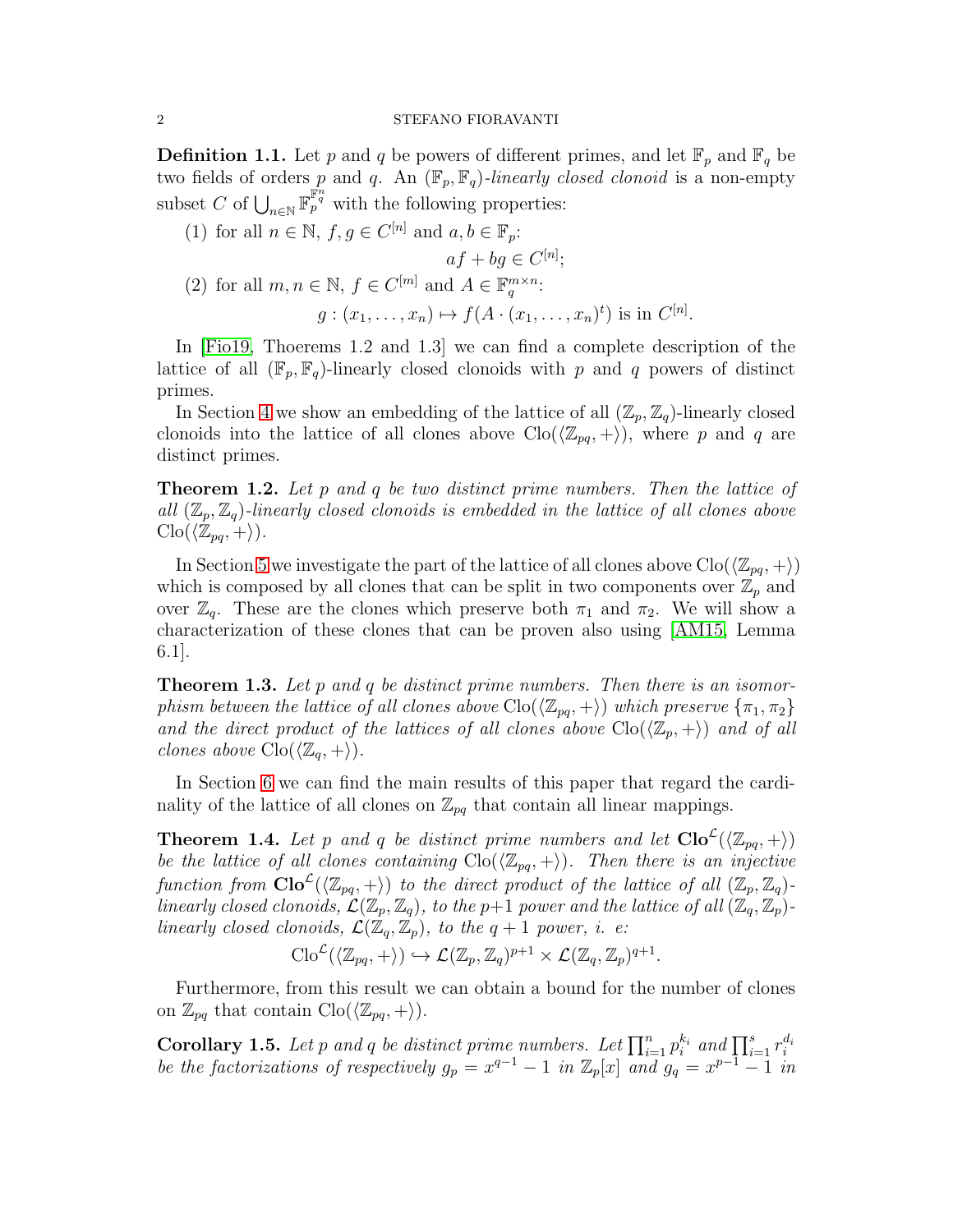$\mathbb{Z}_q[x]$  into their irreducible divisors. Then the number k of clones containing  $\text{Clo}(\langle \mathbb{Z}_{pq}, + \rangle)$  is bounded by:

$$
(1.1)
$$
  
 
$$
2(\prod_{i=1}^{n}(k_i+1)+\prod_{i=1}^{s}(d_i+1))-1 \leq k \leq 2^{p+q+2}\prod_{i=1}^{n}(k_i+1)^{p+1}\prod_{i=1}^{s}(d_i+1)^{q+1} \leq 2^{qp+q+p}.
$$

This theorem extends the finiteness result in [\[AM07\]](#page-22-8) to clones on  $\mathbb{Z}_{pq}$  which do not necessarily contain constants, with  $p$  and  $q$  distinct primes. The main ingredient we used is [\[Fio19,](#page-22-0) Theorem 1.3], which provides a characterization of the lattice of all  $(\mathbb{F}_p, \mathbb{F}_q)$ -linearly closed clonoids for all p and q powers of distinct primes.

We can also use the proof of Theorem [1.4](#page-1-0) to find a concrete bound on the arity of the generators of clones containing  $\text{Clo}(\langle \mathbb{Z}_{pa}, +\rangle).$ 

<span id="page-2-0"></span>**Corollary 1.6.** Let p and q be distinct prime numbers. Then the clones containing  $\text{Clo}(\langle \mathbb{Z}_{pq}, + \rangle)$  can be generated by a set of functions of arity at most  $max({p, q})$ .

This corollary provides a bound for the arity of the generators of a clone containing  $\text{Clo}(\langle \mathbb{Z}_{pq}, +\rangle)$  which is  $max(\lbrace p, q \rbrace)$  and gives a rather low and unexpected bound for the arity of the functions that really determine the clones.

Furthermore, we use this result to find a description of some parts of the lattice of all clones above  $\text{Clo}(\langle \mathbb{Z}_{pq}, +\rangle)$ . We denote by  $\pi_1, \pi_2$  the kernels of the two binary projections from  $\mathbb{Z}_p \times \mathbb{Z}_q$  to respectively  $\mathbb{Z}_p$  and  $\mathbb{Z}_q$ .

<span id="page-2-1"></span>**Theorem 1.7.** Let p and q be distinct prime numbers. Then there is an injective function from the lattice of all clones above  $\text{Clo}(\langle \mathbb{Z}_{pq}, + \rangle)$  that preserve  $\pi_1$  and  $[\pi_1, \pi_1] = 0$  to the direct product of the lattice of all clones above  $\text{Clo}(\langle \mathbb{Z}_p, +\rangle)$  and the square of the lattice of all  $(\mathbb{Z}_q, \mathbb{Z}_p)$ -linearly closed clonoids.

#### 2. Preliminaries and notation

We use boldface letters for vectors, e. g.,  $u = (u_1, \ldots, u_n)$  for some  $n \in \mathbb{N}$ . Moreover, we will use  $\langle v, u \rangle$  for the scalar product of the vectors v and u. Let A be a set and let  $0_A \in A$ . We denote by  $\mathbf{0}_{A^n}$  a constant  $0_A$  vector of length n.

We denote by [n] the set  $\{i \in \mathbb{N} \mid 1 \le i \le n\}$  and by  $[n]_0$  the set  $[n] \cup \{0\}$ . Moreover we denote by  $\mathbb{N}_0$  the set  $\mathbb{N} \cup \{0\}$ . Let  $x \in \mathbb{Z}_p^n$  and let  $a \in [p-1]_0^n$ . Then we denote by  $x^a$  the product  $\prod_{i=1}^n (x)_i^{(a)_i}$  $\frac{(\boldsymbol{a})_i}{i}$ .

From now one we will consider the group  $\mathbb{Z}_p \times \mathbb{Z}_q$  instead of  $\mathbb{Z}_{pq}$ . We can see that the two groups are isomorphic and thus equivalent for our purpose. We see that the congruence lattice of  $\mathbb{Z}_p \times \mathbb{Z}_q$  is the square lattice with the four congruences  $\{0, 1, \pi_1, \pi_2\}.$ 

The reason why we consider  $\mathbb{Z}_p\times\mathbb{Z}_q$  instead of  $\mathbb{Z}_{pq}$  is that we want to distinguish the component  $\mathbb{Z}_p$  from  $\mathbb{Z}_q$  when we consider the domain or the codomain of a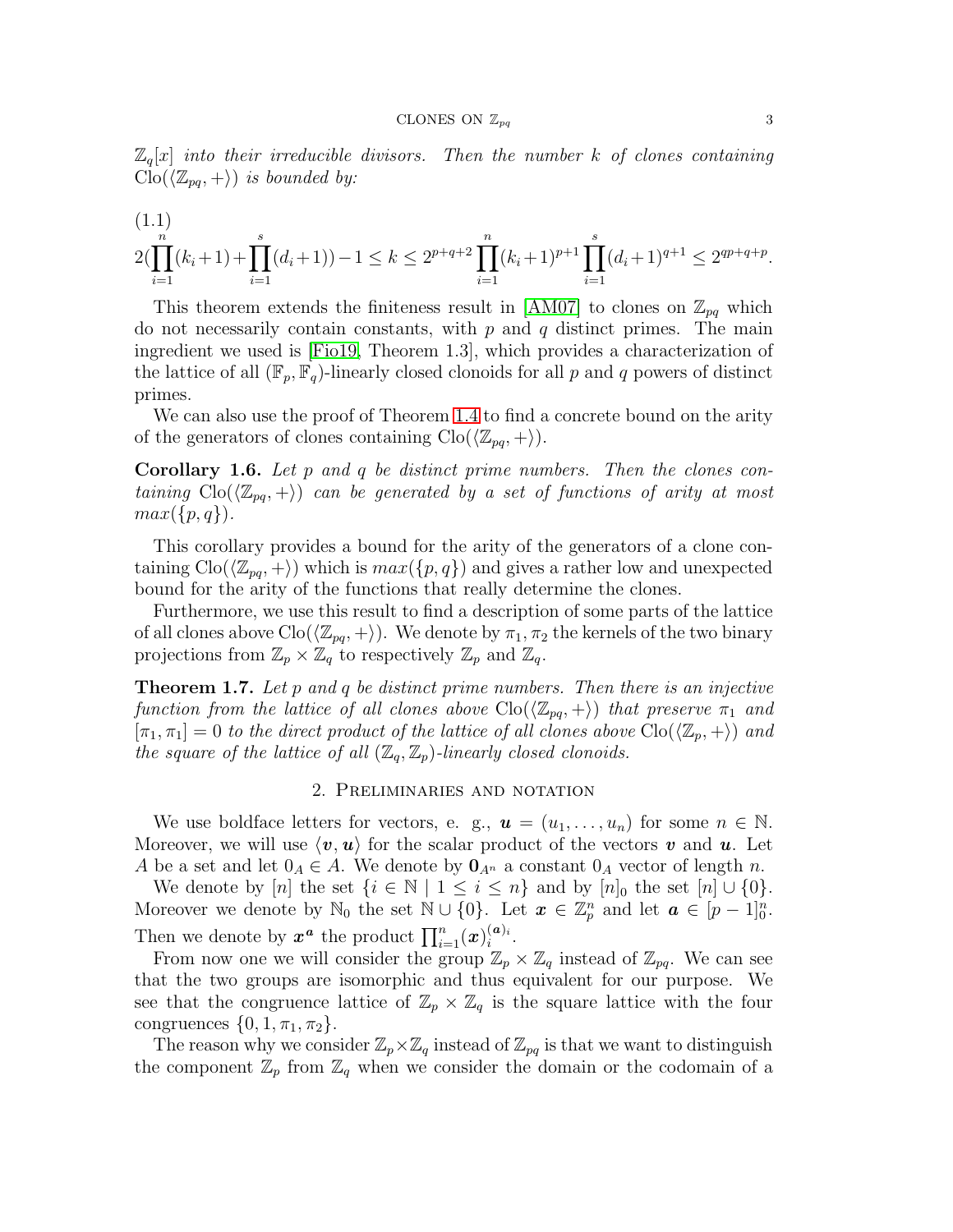finitary function from  $\mathbb{Z}_p \times \mathbb{Z}_q$  to itself. Moreover, we consider  $\mathbb{Z}_p^n \times \mathbb{Z}_q^n$  instead of  $(\mathbb{Z}_p\times\mathbb{Z}_q)^n$  as domain of the functions we want to study. Let  $f:\mathbb{Z}_p^n\times\mathbb{Z}_q^n\to\mathbb{Z}_p\times\mathbb{Z}_q$ . We denote by  $f_p: \mathbb{Z}_p^n \times \mathbb{Z}_q^n \to \mathbb{Z}_p$  the function  $\pi_p^{\mathbb{Z}_p \times \mathbb{Z}_q} \circ f$  and by  $f_q: \mathbb{Z}_p^n \times \mathbb{Z}_q^n \to \mathbb{Z}_q$ the function  $\pi_q^{\mathbb{Z}_p \times \mathbb{Z}_q}$  of, where  $\circ$  is the symbol for the composition of functions and  $\pi_i^{\mathbb{Z}_p \times \mathbb{Z}_q}$  $\mathbb{Z}_p^{\times_{\mathbb{Z}_q}} : \mathbb{Z}_p \times \mathbb{Z}_p \to \mathbb{Z}_i$  is the projection over  $\mathbb{Z}_i$ , with  $i \in \{p,q\}$ . Given a vector of variables  $\mathbf{x} = (x_1, \ldots, x_n)$  and  $\mathbf{m} \in \mathbb{Z}_0^n$  we write  $\mathbf{x}^{\mathbf{m}}$  for  $\prod_{i=1}^n x_i^{m_i}$ .

Let S be a set of finitary functions from a set A to itself. We denote by  $Clg(S)$ the *clone generated by* S on A. Let  $p$  and  $q$  be powers of distinct primes. We write  $Cig(F)$  for the  $(\mathbb{F}_n, \mathbb{F}_q)$ -linearly closed clonoid generated by a set of functions F, as defined in [\[Fio19\]](#page-22-0).

## 3. Facts about clones

Let  $n \in \mathbb{N}$ . We denote by  $\text{Clo}^{\mathcal{L}}(\langle \mathbb{Z}_n, + \rangle)$  the lattice of all clones containing  $\text{Clo}(\langle \mathbb{Z}_n, +\rangle).$ 

In [\[AM07\]](#page-22-8) we can find a complete description of the polynomial clones (clones containing all constants) which contain  $\text{Clo}(\langle \mathbb{Z}_{pq}, + \rangle)$ . In figure 1 we can see the lattice of all 17 distinct polynomial clones containing  $\text{Clo}(\langle \mathbb{Z}_{pq}, +\rangle)$ , realized by P. Mayr.

Our goal is to describe also those clones that do not necessary contain constants. Indeed, [\[AM07,](#page-22-8) Theorem 1.1] holds only for polynomial clones, and does not hold for clones that do not contain all the constants.

Let us now show some basic facts about finitary functions from  $\mathbb{Z}_{pa}$  to  $\mathbb{Z}_{pa}$ starting from the definition of affine map.

**Definition 3.1.** Let **G** be a group. Then an *affine map* of **G** is an *n*-ary function f which satisfies:

for all  $x, y, z \in G^n$ :  $f(x - y + z) = f(x) - f(y) + f(z)$ .

<span id="page-3-0"></span>**Definition 3.2.** Let  $n \in \mathbb{N}$  and let  $f: \mathbb{Z}_p^n \times \mathbb{Z}_q^n \to \mathbb{Z}_p \times \mathbb{Z}_q$  be a function. Then f is an affine map in the first (second) component if satisfies respectively:

for all 
$$
\mathbf{x}_1, \mathbf{x}_2, \mathbf{x}_3 \in \mathbb{Z}_p^n
$$
 and  $\mathbf{y} \in \mathbb{Z}_q$ :  

$$
f(\mathbf{x}_1 - \mathbf{x}_2 + \mathbf{x}_3, \mathbf{y}) = f(\mathbf{x}_1, \mathbf{y}) - f(\mathbf{x}_2, \mathbf{y}) + f(\mathbf{x}_3, \mathbf{y})
$$

and

for all 
$$
\mathbf{x} \in \mathbb{Z}_q
$$
 and  $\mathbf{y}_1, \mathbf{y}_2, \mathbf{y}_3 \in \mathbb{Z}_p^n$ :  

$$
f(\mathbf{x}, \mathbf{y}_1 - \mathbf{y}_2 + \mathbf{y}_3) = f(\mathbf{x}, \mathbf{y}_1) - f(\mathbf{x}, \mathbf{y}_2) + f(\mathbf{x}, \mathbf{y}_3)
$$

for the second component.

<span id="page-3-1"></span>Remark 3.3. It is a well-known fact that every finite field is polynomially complete. Thus for all  $f: \mathbb{F}_p^n \to \mathbb{F}_p$ , there exists a sequence  $\{a_m\}_{m \in [p-1]_0^n} \subseteq \mathbb{F}_p^n$  such that for all  $x \in \mathbb{F}_p^n$ , f satisfies:

(3.1) 
$$
f(x) = \sum_{m \in [p-1]_0^n} a_m x^m.
$$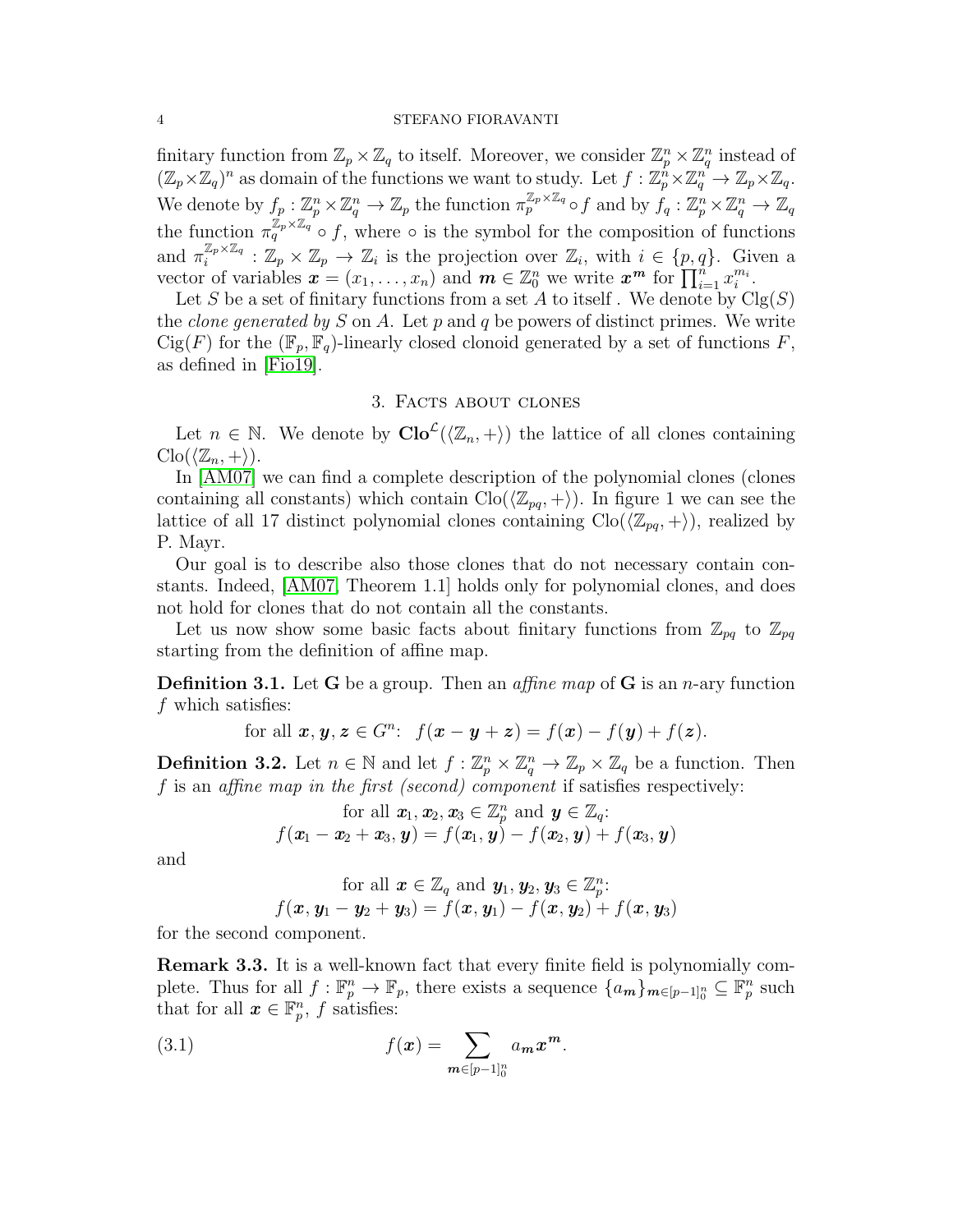

FIGURE 1. Polynomial clones containing  $\text{Clo}(\langle \mathbb{Z}_{pq}, + \rangle)$ : Each clone  $C$  is represented by its labelled congruence lattice. Simple factors are labelled 2 if they are abelian and 3 otherwise. A minimal factor which is labelled  $2^{\dagger}$  is central; if it is labelled  $2^*$ , it is not central. (Picture and text realized by P. Mayr in [\[AM07\]](#page-22-8))

.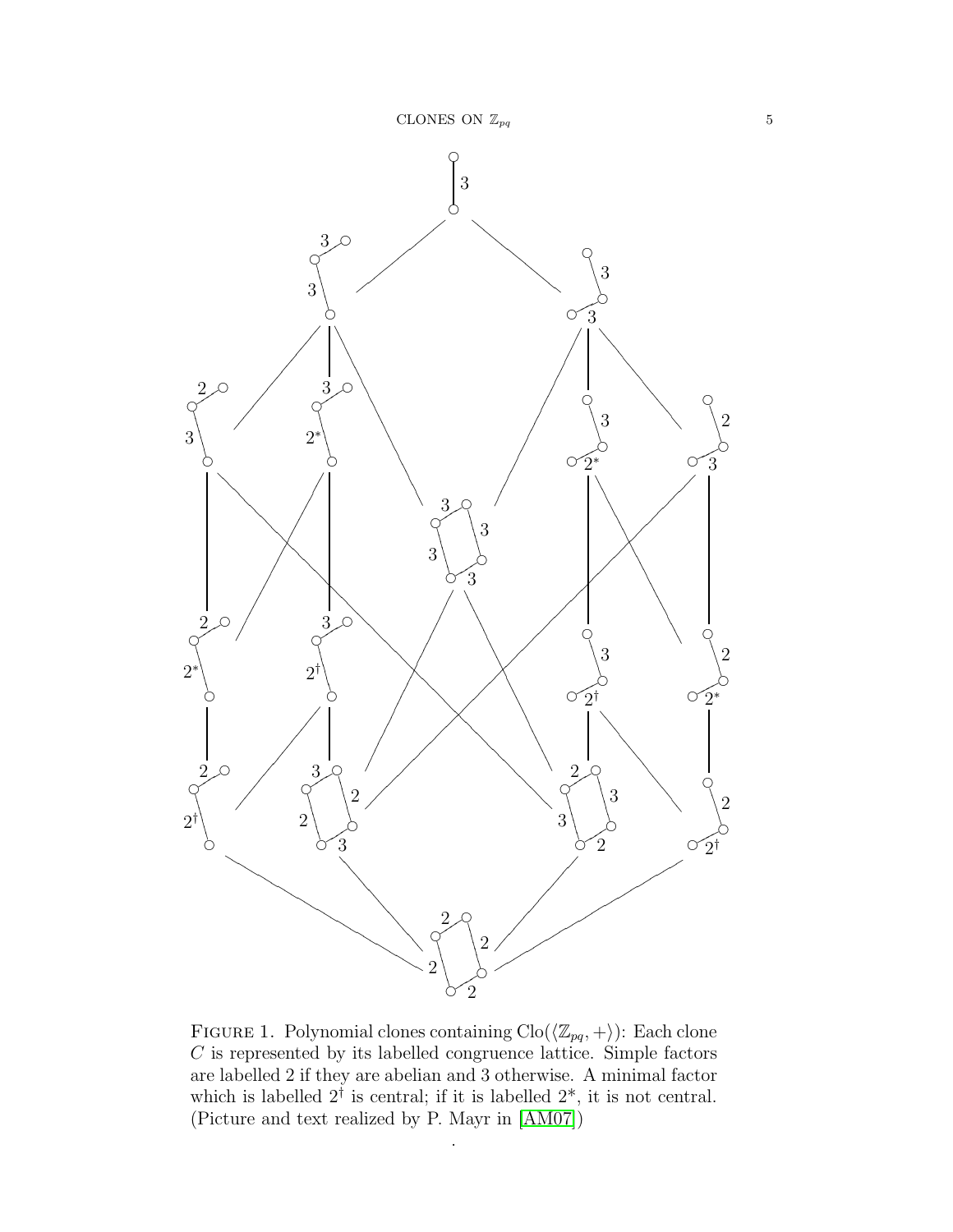In the following remark we see how the affine maps from  $\mathbb{Z}_p^n$  to  $\mathbb{Z}_p$  are characterized.

<span id="page-5-1"></span>**Remark 3.4.** Let  $f : \mathbb{Z}_p^n \to \mathbb{Z}_p$  be an *n*-ary function. Then f is affine if and only if there exist  $\mathbf{b} \in \mathbb{Z}_p^n$  and  $c \in \mathbb{Z}_p$  such that for all  $\mathbf{x} \in \mathbb{Z}_p^n$ 

$$
(3.2) \t\t f(\mathbf{x}) = \langle \mathbf{b}, \mathbf{x} \rangle + c.
$$

This holds because f is affine if and only if for all  $x, y \in \mathbb{Z}_p^n$ ,  $f(x + y) =$  $f(\mathbf{x}) + f(\mathbf{y}) + f(\mathbf{0}_n)$  if and only if  $f = f' + c$ , where f' is a homomorphism from  $\mathbb{Z}_p^n$  to  $\mathbb{Z}_p$  and c is a constant. Clearly, f' is a homomorphism from  $\mathbb{Z}_p^n$  to  $\mathbb{Z}_p$  if and only if there exists  $\mathbf{b} \in \mathbb{Z}_p^n$  such that for all  $\mathbf{x} \in \mathbb{Z}_p^n$ 

$$
(3.3) \t\t f'(\boldsymbol{x}) = \langle \boldsymbol{b}, \boldsymbol{x} \rangle,
$$

since every homomorphism from  $\mathbb{Z}_p$  to  $\mathbb{Z}_p$  is a linear mapping.

Let p and q be distinct prime numbers. Let  $f : \mathbb{Z}_p^n \to \mathbb{Z}_q$  be an n-ary function. With the same argument we can see that  $f$  is affine if and only if  $f$  is constant, since the only homomorphism from  $\mathbb{Z}_p$  to  $\mathbb{Z}_q$  is constant.

Next we introduce the relation  $\rho(\alpha, \beta, \delta, m)$  following [\[AM07,](#page-22-8) Definition 2.2].

<span id="page-5-0"></span>**Definition 3.5.** Let **A** be an algebra,  $m : A^3 \to A$ , and  $\alpha, \beta, \gamma \in \text{Con}(\mathbf{A})$ . Then we define the 4-ary relation  $\rho(\alpha, \beta, \gamma, m)$  by:

 $\rho(\alpha, \beta, \gamma, m) := \{ (a, b, c, d) \in A^4 \mid a \alpha b, b \beta c, m(a, b, c) \gamma d \}.$ 

A Mal'cev polynomial of A is a Mal'cev operation that lies in  $Pol<sub>3</sub>(A)$ . Let A be an algebra with a Mal'cev term m and let  $f \in \text{Clo}(\mathbf{A})$ . In [\[AM07,](#page-22-8) Proposition 2.3] and in many other sources we can find that for all  $\alpha, \beta, \gamma \in Con(\mathbf{A})$  we have that  $[\alpha, \beta] \leq \gamma$  if and only if  $\alpha$  centralizes  $\beta$  modulo  $\gamma$ .

Let  $f: A^n \to A$  be an *n*-ary function. We say that f preserves  $R \in A^m$  if  $(f((a_1)_1, \ldots, (a_n)_1), \ldots, f((a_1)_m, \ldots, (a_n)_m)) \in R$  for all  $a_1, \ldots, a_n \in R$ . Now we present a result in [\[AM07,](#page-22-8) Lemma 2.4], that allow us to connect the concepts of the relation  $\rho$  and the centralizer relation.

Lemma 3.6. Let A be an algebra in a congruence permutable variety, let m be a Malcev polynomial on A, and  $\alpha, \beta, \gamma \in \text{Con}(\mathbf{A})$ . Then the following are equivalent:

- (1) every  $f \in Pol(A)$  preserves  $\rho(\alpha, \beta, \gamma, m)$ .
- (2)  $\alpha$  centralizes  $\beta$  modulo  $\gamma$ .

Let  $A$  be an algebra in a congruence permutable variety, let  $m$  be a Malcev polynomial on **A**, and let  $\alpha, \beta, \gamma \in \text{Con}(\mathbf{A})$ . Let  $f : A^n \to A$  be an *n*-ary function. We say that f preserves  $[\alpha, \beta] \leq \gamma$  if f preserves  $\rho(\alpha, \beta, \gamma, m)$ .

From now on we will fix the algebra,  $\mathbb{Z}_{pq}$ , and the Mal'cev term  $x - y + z$ . Hence, for the sake of simplicity, we will consider  $\rho$  as a ternary relation fixing the Mal'cev term of  $\mathbb{Z}_{pq}$  as  $x - y + z$ .

With the following Lemma we show some properties of functions on  $\mathbb{Z}_{pq}$  that preserve certain commutator relations.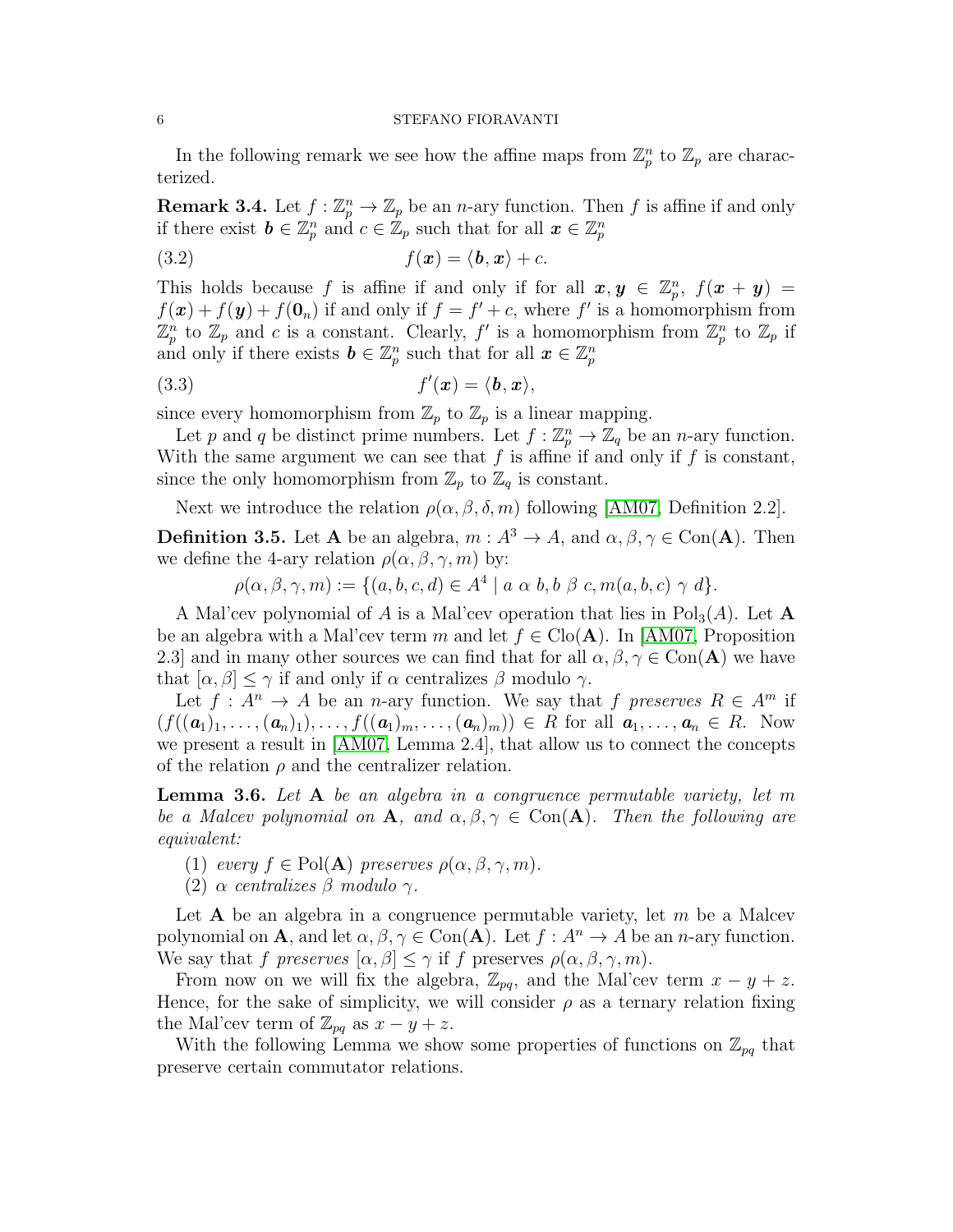<span id="page-6-2"></span>**Lemma 3.7.** Let p and q be different prime numbers. Then for all  $n \in \mathbb{N}$  and  $f: \mathbb{Z}_p^n \times \mathbb{Z}_q^n \to \mathbb{Z}_p \times \mathbb{Z}_q$  the following hold:

- (1) f preserves  $\pi_1$  if and only if there exist  $f_p : \mathbb{Z}_p^n \to \mathbb{Z}_p$  and  $f_q : \mathbb{Z}_p^n \times \mathbb{Z}_q^n \to \mathbb{Z}_q$ such that f satisfies  $f(x, y) = (f_p(x), \dot{f}_q(x, y))$  for all  $(x, y) \in \mathbb{Z}_p^n \times \mathbb{Z}_q^n$ ,
- (2) f preserves  $\pi_2$  if and only if there exist  $f_p : \mathbb{Z}_p^n \times \mathbb{Z}_q^n \to \mathbb{Z}_p$  and  $f_q : \mathbb{Z}_q^n \to \mathbb{Z}_q$ such that f satisfies  $f(x, y) = (f_p(x, y), f_q(y))$  for all  $(x, y) \in \mathbb{Z}_p^n \times \mathbb{Z}_q^n$ ;
- (3) suppose that f preserves  $\pi_1$ . Then f is affine in the second component if and only if f preserves  $[\pi_1, \pi_1] = 0$ ;
- (4) suppose that f preserves  $\pi_2$ . Then f is affine in the first component if and only if f preserves  $[\pi_2, \pi_2] = 0$ ;
- (5) suppose that f preserves  $\pi_2$ . Then  $f_q | \{0_n\} \times \mathbb{Z}_q^n$  is an affine function from  $\mathbb{Z}_q^n$  to  $\mathbb{Z}_q$  if and only if f preserves  $[1,1] \leq \pi_2$ ;
- (6) suppose that f preserves  $\pi_1$ . Then  $f_p | \mathbb{Z}_p^n \times \{0_n\}$  is an affine function from  $\mathbb{Z}_p^n$  to  $\mathbb{Z}_p$  if and only if f preserves  $[1,1] \leq \pi_1$ .

*Proof.* Let us prove (1). Let  $n \in \mathbb{N}$  and let  $f : \mathbb{Z}_p^n \times \mathbb{Z}_q^n \to \mathbb{Z}_p \times \mathbb{Z}_q$ . Then f preserves  $\pi_1$  if and only if for all  $((x_1, y_1), (x_2, y_2)) \in (\mathbb{Z}_p \times \mathbb{Z}_q)^2$  whenever  $x_1 = x_2$ then  $\pi_p^{\mathbb{Z}_p \times \mathbb{Z}_q} \circ f(x_1, y_1) = \pi_p^{\mathbb{Z}_p \times \mathbb{Z}_q} \circ f(x_2, y_2)$ , where  $\pi_p^{\mathbb{Z}_p \times \mathbb{Z}_q} : \mathbb{Z}_p \times \mathbb{Z}_q \to \mathbb{Z}_p$  is the projection over  $\mathbb{Z}_p$ . This holds if and only if  $f_p = \pi_p^{\mathbb{Z}_p \times \mathbb{Z}_q} \circ f$  depends on only the variables from  $\mathbb{Z}_p$ . Thus (1) holds. The proof of item (2) is symmetric to the one of item  $(1)$ .

Next we prove (3). Let  $n \in \mathbb{N}$  and let  $f: \mathbb{Z}_p^n \times \mathbb{Z}_q^n \to \mathbb{Z}_p \times \mathbb{Z}_q$ . By definition f preserves  $[\pi_1, \pi_1] = 0$  if and only if f preserves  $\rho(\pi_1, \pi_1, 0)$ . Thus, by Definition [3.5,](#page-5-0) f preserves  $\rho(\pi_1, \pi_1, 0)$  if and only if for all  $x_1, x_2, x_3, x_4 \in \mathbb{Z}_p^n$  and  $y_1, y_2, y_3, y_4 \in \mathbb{Z}_q^n, x_1 = x_2 = x_3 = x_4 \text{ and } y_1 - y_2 + y_3 = y_4 \text{ then:}$ 

<span id="page-6-0"></span>(3.4) 
$$
f(\mathbf{x}_1, \mathbf{y}_1 - \mathbf{y}_2 + \mathbf{y}_3) = f(\mathbf{x}_1, \mathbf{y}_1) - f(\mathbf{x}_1, \mathbf{y}_2) + f(\mathbf{x}_1, \mathbf{y}_3).
$$

Clearly,  $(3.4)$  holds if and only if f is affine in the second component (Definition [3.2\)](#page-3-0). The proof of item (4) is symmetric to the one of item (3).

Let us prove (5). Let  $n \in \mathbb{N}$  and let  $f: \mathbb{Z}_p^n \times \mathbb{Z}_q^n \to \mathbb{Z}_p \times \mathbb{Z}_q$ . By definition f preserves  $[1, 1] \leq \pi_2$  if and only if f preserves  $\rho(1, 1, \pi_2)$ . Thus, by Definition [3.5,](#page-5-0) f preserves  $\rho(1,1,\pi_2)$  if and only if for all  $\pmb{x}_1,\pmb{x}_2,\pmb{x}_3,\pmb{x}_4\in\mathbb{Z}_p^n$  and  $\pmb{y}_1,\pmb{y}_2,\pmb{y}_3,\pmb{y}_4\in\mathbb{Z}_q^n$ if  $y_1 - y_2 + y_3 = y_4$  then

<span id="page-6-1"></span>(3.5) 
$$
f(\mathbf{x}_4,\mathbf{y}_1-\mathbf{y}_2+\mathbf{y}_3)\pi_2 f(\mathbf{x}_1,\mathbf{y}_1)-f(\mathbf{x}_2,\mathbf{y}_2)+f(\mathbf{x}_3,\mathbf{y}_3).
$$

By hypothesis f preserves  $\pi_2$  and thus, by item (2), [\(3.5\)](#page-6-1) holds if and only if  $f_q = \pi_q^{\mathbb{Z}_p \times \mathbb{Z}_q} \circ f$  satisfies:

(3.6) 
$$
f_q(\mathbf{y}_1 - \mathbf{y}_2 + \mathbf{y}_3) = f_q(\mathbf{y}_1) - f_q(\mathbf{y}_2) + f_q(\mathbf{y}_3),
$$

for all  $y_1, y_2, y_3 \in \mathbb{Z}_q^n$ . Hence this holds if and only if  $f_q$  $\{0_n\} \times \mathbb{Z}_q^n$  is an affine function. The proof of item  $(6)$  is symmetric to the one of item  $(5)$ .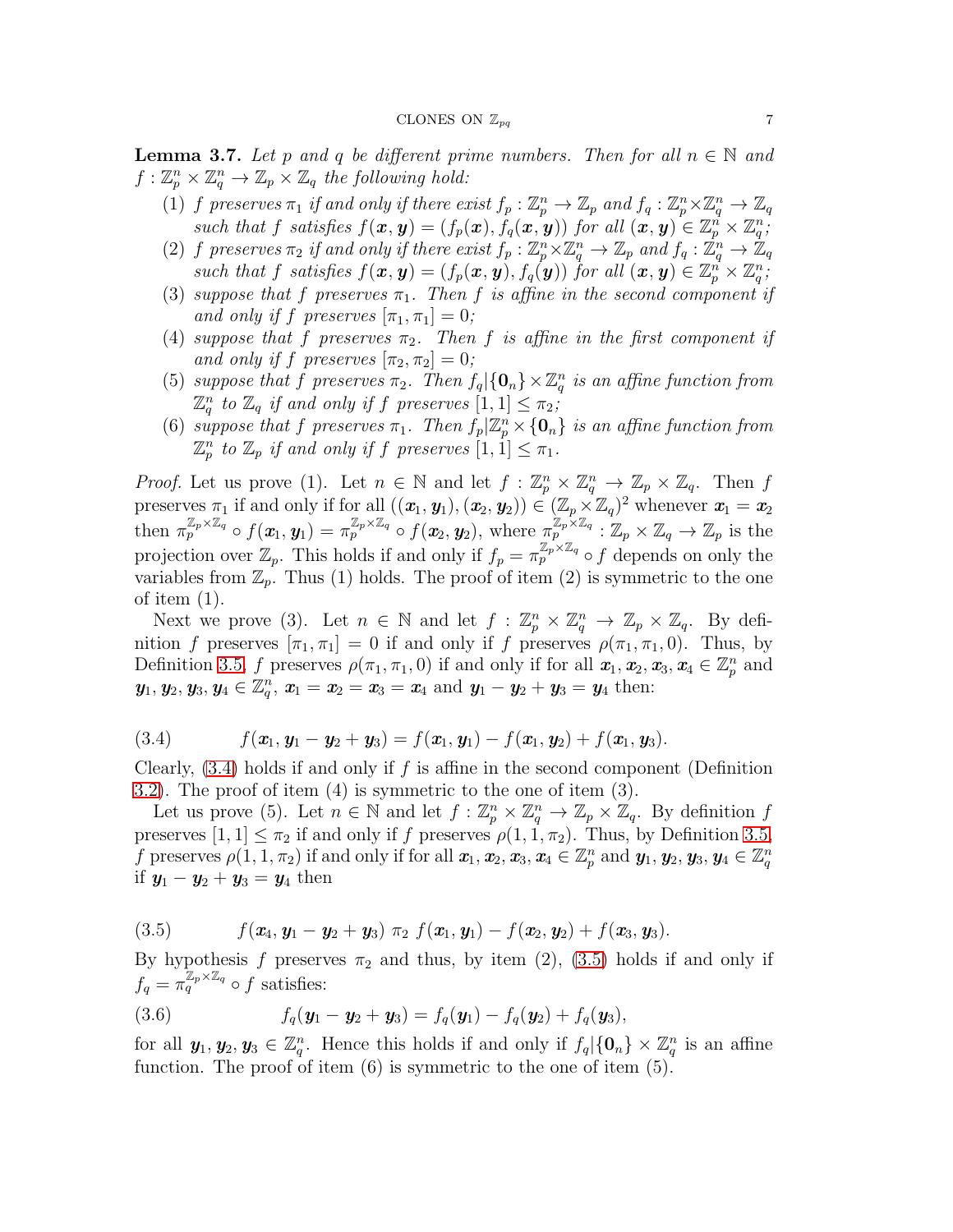In the case  $p_1, \ldots, p_m$  are distinct prime numbers we can see that we can split a function  $f: \prod_{i=1}^m \mathbb{Z}_{p_i}^n \to \prod_{i=1}^m \mathbb{Z}_{p_i}$  in  $f = \sum_{i=1}^m f_i$ , where  $f_i = \prod_{j \in [m] \setminus \{i\}} p_j^{p_i-1} f$ . This implies, for example, that we can prove the following remark.

<span id="page-7-0"></span>**Remark 3.8.** Let  $p_1 \cdots p_m = s$  be a product of distinct prime numbers and let  $\prod_{i=1} \mathbb{Z}_{p_i}^k$ ,  $h_{(a_1,...,a_m)}: \prod_{i=1}^m \mathbb{Z}_{p_i}^k \to \prod_{i=1}^m \mathbb{Z}_{p_i}$  defined by  $h_{(a_1,...,a_m)}: (x_1,...,x_m) \mapsto$ C be a clone containing  $\text{Clo}(\langle \mathbb{Z}_s, +\rangle)$ . Then for all  $k \in \mathbb{N}$  and  $(a_1, \ldots, a_m) \in$  $(\langle \boldsymbol{a}_1, \boldsymbol{x}_1 \rangle, \ldots, \langle \boldsymbol{a}_m, \boldsymbol{x}_m \rangle)$  is in C.

*Proof.* Let  $p_1 \cdots p_m = s$  be a product of distinct prime numbers and let C be a clone containing  $\text{Clo}(\langle \mathbb{Z}_s, + \rangle)$ . Let  $h_{p_i}: \prod_{i=1} \mathbb{Z}_{p_i} \to \prod_{i=1} \mathbb{Z}_{p_i}$  be such that  $h_{p_i} : (x_1, \ldots, x_m) \mapsto (0_{\mathbb{Z}_{p_1}}, \ldots, \ldots, 0_{\mathbb{Z}_{p_{i-1}}}, x_i, 0_{\mathbb{Z}_{p_{i+1}}}, \ldots, 0_{\mathbb{Z}_{p_m}}).$  Then  $h =$  $(\prod_{j\in[m]\backslash\{i\}} p_j)^{p_i-1}\pi_1^1$ , where  $\pi_1^1$  is the unary projection of Clo $(\langle \mathbb{Z}_{pq}, + \rangle)$ . Thus  $\pi_1^1$ and the sum generate the function  $h_{p_i}$  for all  $i \in [m]$ . Clearly, with  $\{h_{p_i}\}_{i \in [m]}$ , the sum, and the projections we can generate every other linear combination of the variables in the m components.  $\square$ 

Let A be a set and let  $\mathbb{F}_p$  be a field of order p. With the following lemma we show that every function from  $\mathbb{F}_p^n \times A^s$  to  $\mathbb{F}_p$  can be seen as the induced function of a polynomial of  $\mathbf{R}[X]$ , where  $\mathbf{R} = \mathbb{F}_p^{A^s}$ . This easy fact will be often used later.

**Lemma 3.9.** Let A be a set and let  $\mathbb{F}_p$  be a field of order p. Then for every function f from  $\mathbb{F}_p^n \times A^s$  to  $\mathbb{F}_p$  there exists a sequence of functions  $\{f_m\}_{m \in [p-1]_0^n}$ from  $A^s$  to  $\mathbb{F}_p$  such that f satisfies for all  $\boldsymbol{x} \in \mathbb{F}_p^n$ ,  $\boldsymbol{y} \in A^s$ .

(3.7) 
$$
f(x, y) = \sum_{m \in [p-1]_0^n} f_m(y) x^m.
$$

*Proof.* Let f be a function from  $\mathbb{F}_p^n \times A^s$  to  $\mathbb{F}_p$  and let us fix the variables over  $A^s$  as a vector  $\boldsymbol{a} \in A^s$  and let  $f_{\boldsymbol{a}} : \mathbb{F}_p^n \to \mathbb{F}_p$  be defined by  $f_{\boldsymbol{a}} : \boldsymbol{x} \mapsto f(\boldsymbol{x}, \boldsymbol{a})$ . By Remark [3.3,](#page-3-1) we have that for every  $a \in A^s$  there exists  ${c_{(m,a)}}_{m \in [p-1]_0^n}$  such that for all  $\boldsymbol{x} \in \mathbb{F}_p^n$  f satisfies:

(3.8) 
$$
f(x, a) = f_a(x) = \sum_{m \in [p-1]_0^n} c_{(m,a)} x^m.
$$

Thus we can see that for all  $\boldsymbol{x} \in \mathbb{Z}_p^n$ ,  $\boldsymbol{y} \in \mathbb{Z}_p^n$ :

(3.9) 
$$
f(x, y) = \sum_{a \in A^s} \chi_a(y) \sum_{m \in [p-1]_0^n} c_{(m, a)} x^m,
$$

where  $\chi_a(\mathbf{a}) = 1$  and  $\chi_a(\mathbf{y}) = 0$ , for all  $\mathbf{y} \in A^s \setminus \{ \mathbf{a} \}$ . Thus for all  $\mathbf{m} \in [p-1]_0^n$ we define  $f_m: A^s \to \mathbb{F}_p$  by: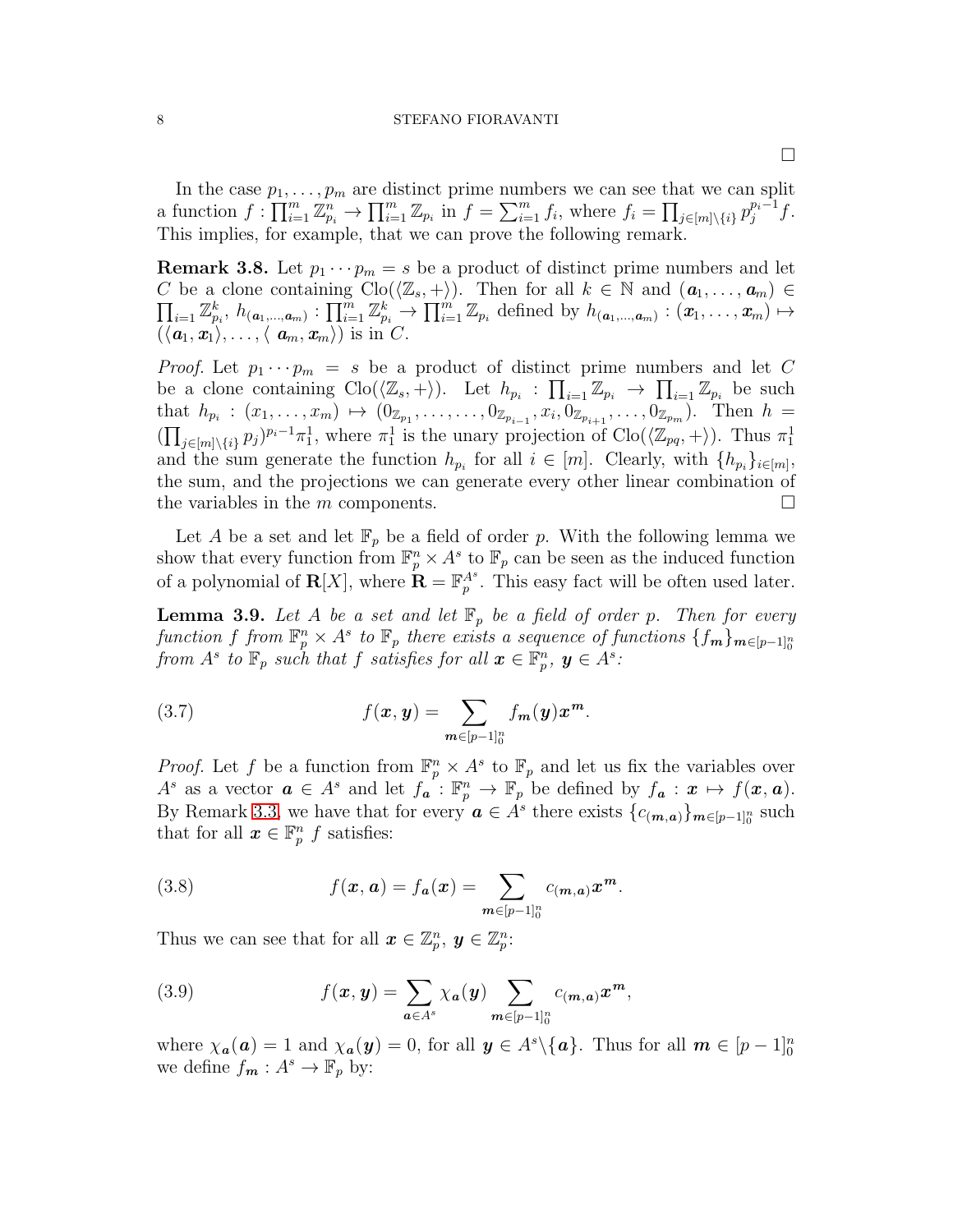(3.10) 
$$
f_m := \sum_{a \in A^s} c_{(m,a)} \chi_a.
$$

Thus the claim holds.

The previous lemma in our setting implies the following.

**Lemma 3.10.** Let p and q be prime numbers. Then for every function f from  $\mathbb{Z}_p^n\times\mathbb{Z}_q^n$  to  $\mathbb{Z}_p\times\mathbb{Z}_q$  there exist two sequences of functions  $\{f_m\}_{m\in[p-1]_0^n}$  from  $\mathbb{Z}_q^n$  $to \mathbb{Z}_p$  and  $\{f_h\}_{h\in[q-1]_0^n}$  from  $\mathbb{Z}_p^n$  to  $\mathbb{Z}_q$  such that  $f$  satisfies for all  $\boldsymbol{x}\in\mathbb{Z}_p^n$ ,  $\boldsymbol{y}\in\mathbb{Z}_q^n$ .

<span id="page-8-0"></span>(3.11) 
$$
f(x, y) = \left(\sum_{m \in [p-1]_0^n} f_m(y) x^m, \sum_{h \in [q-1]_0^n} f_h(x) y^h\right).
$$

#### 4. Embedding of the Clonoids

The aim of this section is to prove that there exists an embedding of the lattice of all  $(\mathbb{Z}_p, \mathbb{Z}_q)$ -linearly closed clonoids in the lattice of all clones containing  $\text{Clo}(\langle \mathbb{Z}_{pq}, +\rangle)$ , when p and q are distinct prime numbers.

Let  $e: \bigcup_{n\in\mathbb{N}} \mathbb{Z}_{p}^{\mathbb{Z}_{q}^{n}} \to \bigcup_{n\in\mathbb{N}} (\mathbb{Z}_{p} \times \mathbb{Z}_{q})^{\mathbb{Z}_{p}^{n} \times \mathbb{Z}_{q}^{n}}$  be such that for all  $n \in \mathbb{N}$  and for all  $f \in \mathbb{Z}_p^{\mathbb{Z}_q^n}$ ,  $e(f) := g$ , where  $g: \mathbb{Z}_p^n \times \mathbb{Z}_q^n \to \mathbb{Z}_p \times \mathbb{Z}_q$  satisfies for all  $(\boldsymbol{x}, \boldsymbol{y}) \in \mathbb{Z}_p^n \times \mathbb{Z}_q^n$ ,  $g(x, y) = (f(y), 0).$ 

Furthermore, we define  $\gamma$  from the lattice of all  $(\mathbb{Z}_p, \mathbb{Z}_q)$ -linearly closed clonoids to the lattice of all clones containing  $\text{Clo}(\langle \mathbb{Z}_{pq}, +\rangle)$  such that for all  $C \in \mathcal{L}(\mathbb{Z}_p, \mathbb{Z}_q)$ :

<span id="page-8-1"></span>(4.1)  $\gamma(C) := \{f \mid f : \mathbb{Z}_p^n \times \mathbb{Z}_q^n \to \mathbb{Z}_p \times \mathbb{Z}_q, \exists (g \in C, \mathbf{a} \in \mathbb{Z}_p^n, \mathbf{b} \in \mathbb{Z}_q^n) : f = e(g) + h_{(\mathbf{a},\mathbf{b})}\},$ 

where  $h_{(a,b)} : \mathbb{Z}_p^n \times \mathbb{Z}_q^n \to \mathbb{Z}_p \times \mathbb{Z}_q$  is defined in Remark [3.8.](#page-7-0) In order to prove Theorem [1.2](#page-1-1) we first show a lemma.

<span id="page-8-2"></span>**Lemma 4.1.** Let p and q be powers of distinct primes. Let  $X \subseteq \bigcup_{n\in\mathbb{N}} \mathbb{F}_{p}^{\mathbb{F}_{q}^{n}}$ . Then  $\operatorname{Cig}(X) = \bigcup_{n \in \mathbb{N}} X_n$  where:  $X_0 = X$  $X_{n+1} = \{af + bg \mid a, b \in \mathbb{F}_p, f, g \in X_n^{[r]}, r \in \mathbb{N}\} \cup \{g : (x_1, \ldots, x_l) \mapsto$  $f(A \cdot (x_1, ..., x_l)^t) | f \in X_n^{[k]}, A \in \mathbb{F}_q^{k \times l}$ .

*Proof.* Let X be as in the hypothesis. Then we show that  $Cig(X) = \bigcup_{n \in \mathbb{N}} X_n$ . The  $\supseteq$  inclusion is obvious by Definition [1.1.](#page-1-2) For the other inclusion we prove that  $S = \bigcup_{n \in \mathbb{N}} X_n$  is an  $(\mathbb{F}_p, \mathbb{F}_q)$ -linearly closed clonoid.

Let  $f, g \in S^{[r]}$ . Then there exist  $n_1, n_2 \in \mathbb{N}$  such that  $f \in X_{n_1}$  and  $g \in X_{n_2}$ . Let  $n_3 = max({n_1, n_2})$  then  $f, g \in X_{n_3}$  and  $af + bg \in X_{n_3+1}$  for all  $a, b \in \mathbb{F}_p$ . Furthermore, let  $h \in S^{[k]}$ . Then there exists  $n' \in \mathbb{N}$  such that  $h \in X_{n'}$ . Let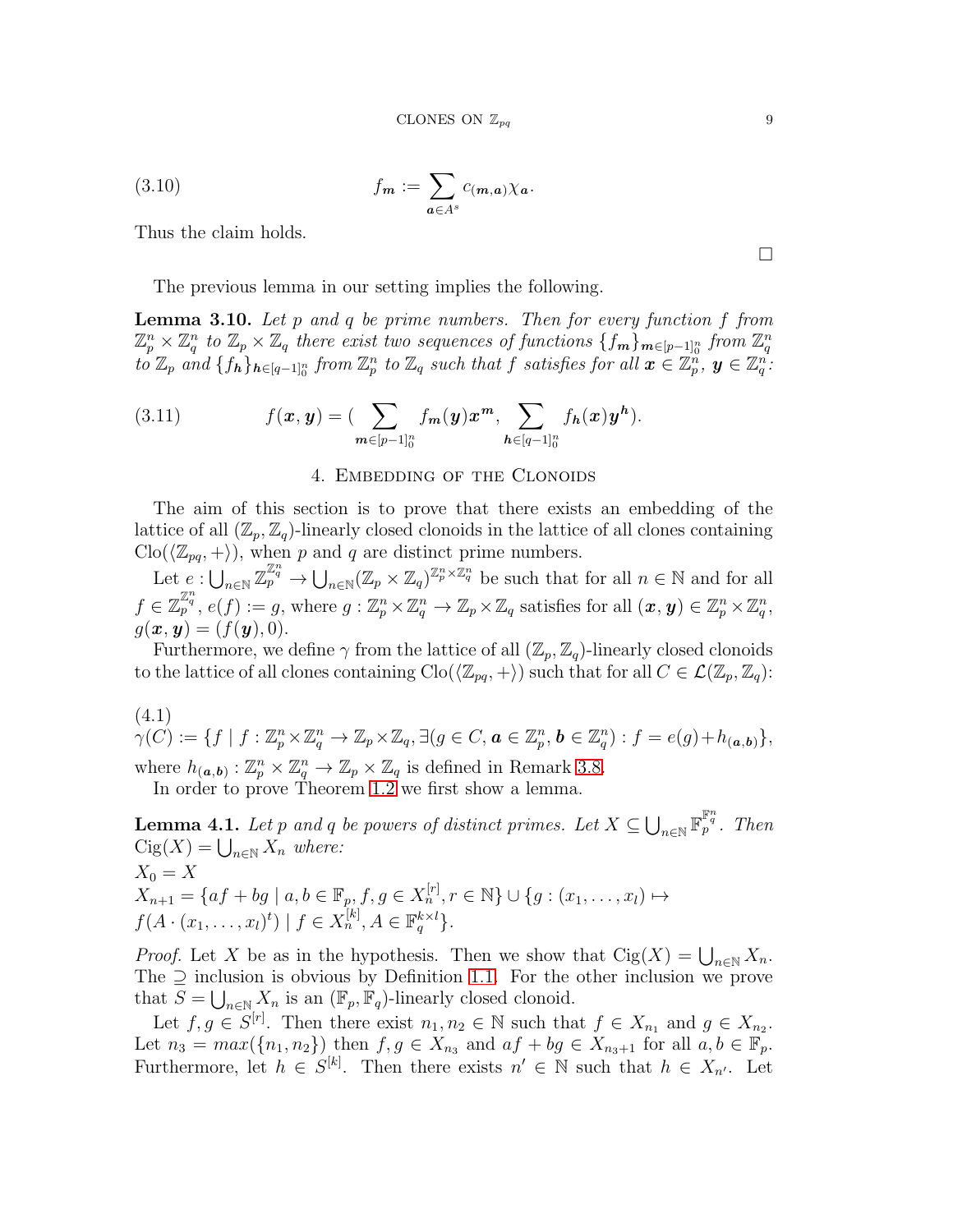$A \in \mathbb{F}_q^{k \times r}$ . By definition of  $X_{n'+1}$ , we have that the function  $g: \mathbf{x} \mapsto h(A \cdot \mathbf{x})$ , for all  $\mathbf{x} \in \mathbb{F}_q^r$ , is in  $X_{n'+1}$ , and hence S is an  $(\mathbb{F}_p, \mathbb{F}_q)$ -linearly closed clonoid. Furthermore  $S \supseteq X$  and thus  $S = \text{Cig}(X)$ , which is the smallest  $(\mathbb{F}_p, \mathbb{F}_q)$ -linearly closed clonoid containing  $X$ . Thus the claim holds.

*Proof of Theorem [1.2.](#page-1-1)* Let  $\gamma$  be the function defined in [\(4.1\)](#page-8-1). First we show that  $\gamma$  is well-defined. Let C be a  $(\mathbb{Z}_p, \mathbb{Z}_q)$ -linearly closed clonoid. Then  $\gamma(C)$  contains the projections and the binary sum of  $\mathbb{Z}_p\times\mathbb{Z}_q$ . Moreover, let  $f, f_1, \ldots, f_n \in \gamma(C)$ be respectively an *n*-ary and *n m*-ary functions. Then there exist  $g_f, g_1, \ldots, g_n \in$  $C, a_f \in \mathbb{Z}_p^n, b_f \in \mathbb{Z}_q^n, a_1, \ldots, a_n \in \mathbb{Z}_p^m$ , and  $b_1, \ldots, b_n \in \mathbb{Z}_q^m$  such that:

$$
f(\pmb{x},\pmb{y})=(\langle \pmb{a}_f,\pmb{x}\rangle+g_f(\pmb{y}),\langle \pmb{b}_f,\pmb{y}\rangle),
$$

for all  $\boldsymbol{x} \in \mathbb{Z}_p^n$ ,  $\boldsymbol{y} \in \mathbb{Z}_q^n$ , and for all  $1 \leq i \leq n$ :

$$
f_i(\boldsymbol{x},\boldsymbol{y}) = (\langle \boldsymbol{a}_i, \boldsymbol{x}\rangle + g_i(\boldsymbol{y}), \langle \boldsymbol{b}_i, \boldsymbol{y}\rangle),
$$

for all  $\boldsymbol{x} \in \mathbb{Z}_p^m$ ,  $\boldsymbol{y} \in \mathbb{Z}_q^m$ . Then  $h = f \circ (f_1, \ldots, f_n)$  can be written as:

$$
h(\boldsymbol{x},\boldsymbol{y})=(\langle \boldsymbol{a}_h,\boldsymbol{x}\rangle+g_h(\boldsymbol{y}),\langle \boldsymbol{b}_h,\boldsymbol{y}\rangle),
$$

where for all  $j = 1, ..., m$ ,  $(a_h)_j = \sum_{i=1}^n (a_f)_i(a_i)_j$ ,  $(b_h)_j = \sum_{i=1}^n (b_f)_i(b_i)_j$ , and  $g_h : \mathbb{Z}_q^m \to \mathbb{Z}_p$  is defined by  $g_h(\mathbf{y}) = \langle \mathbf{a}_f, \mathbf{d}(\mathbf{y}) \rangle + g_f(\langle \mathbf{b}_1, \mathbf{y} \rangle, \dots, \langle \mathbf{b}_n, \mathbf{y} \rangle)$  with  $\mathbf{d}(\boldsymbol{y}) = (g_1(\boldsymbol{y}), \dots, g_n(\boldsymbol{y})),$  for all  $\boldsymbol{y} \in \mathbb{Z}_q^m$ . We can see from Definition [1.1](#page-1-2) that  $g_h \in C$ . Thus  $\gamma(C)$  is closed under composition and  $\gamma$  is well-defined.

Next we prove that  $\gamma$  is injective. Let C and D be two  $(\mathbb{Z}_p, \mathbb{Z}_q)$ -linearly closed clonoids such that  $\gamma(C) = \gamma(D)$  and let  $g \in C$  be an *n*-ary function. Then let  $s: \mathbb{Z}_p^n \times \mathbb{Z}_q^n \to \mathbb{Z}_p \times \mathbb{Z}_q$  be such that  $e(g) = s$ . Then s is in  $\gamma(C) = \gamma(D)$ . By definition of  $\gamma$ , this implies that  $e(g) = e(g') + h_{(a,b)}$  for some  $g' \in D$  and  $(a, b) \in \mathbb{Z}_p^n \times \mathbb{Z}_q^n$ . The only possibility is that  $g = g' \in D$  and thus  $C \subseteq D$ . We can repeat this argument for the other inclusion and hence  $\gamma$  is injective. Furthermore, we have that for all  $C, D \in \mathcal{L}(\mathbb{Z}_p, \mathbb{Z}_q)$  clearly  $\gamma(C \cap D) = \gamma(C) \cap \gamma(D)$ . We can observe that  $\gamma$  is monotone, thus  $\gamma(C \vee D) \supseteq \gamma(C) \vee \gamma(D)$ . For the other inclusion we prove by induction on n that  $\gamma(C) \vee \gamma(D) \supseteq e(X_n)$ , where  $C \vee D = \bigcup_{n \in \mathbb{N}} X_n$ with:

$$
X_0 = C \cup D
$$
  
\n
$$
X_{n+1} = \{af + bg \mid a, b \in \mathbb{F}_p, f, g \in X_n^{[m]}, m \in \mathbb{N}\} \cup \{g : (x_1, \dots, x_s) \mapsto f(A \cdot (x_1, \dots, x_s)^t) \mid f \in X_n^{[m]}, A \in \mathbb{Z}_q^{m \times s}, m, s \in \mathbb{N}\}.
$$

Base step  $n = 0$ :  $e(C \cup D) = e(C) \cup e(D) \subseteq \gamma(C) \vee \gamma(D)$ .

Induction step  $n > 0$ : suppose that the claim holds for  $n - 1$ . Then let  $g \in e(X_n)$ . Hence there exists  $u \in X_n$  such that  $e(u) = g$  and either u is a linear combination of functions in  $X_{n-1}$  or there exist  $f \in X_{n-1}^{[m]}$ <sup>[m]</sup><sub>n−1</sub>,  $A \in \mathbb{Z}_q^{m \times s}$ , and  $m, s \in \mathbb{N}$  such that  $u : \pmb{x} \mapsto f(A \cdot \pmb{x}^t)$ . In both cases we have  $g \in \text{Clg}(e(\hat{X}_{n-1})) \subseteq$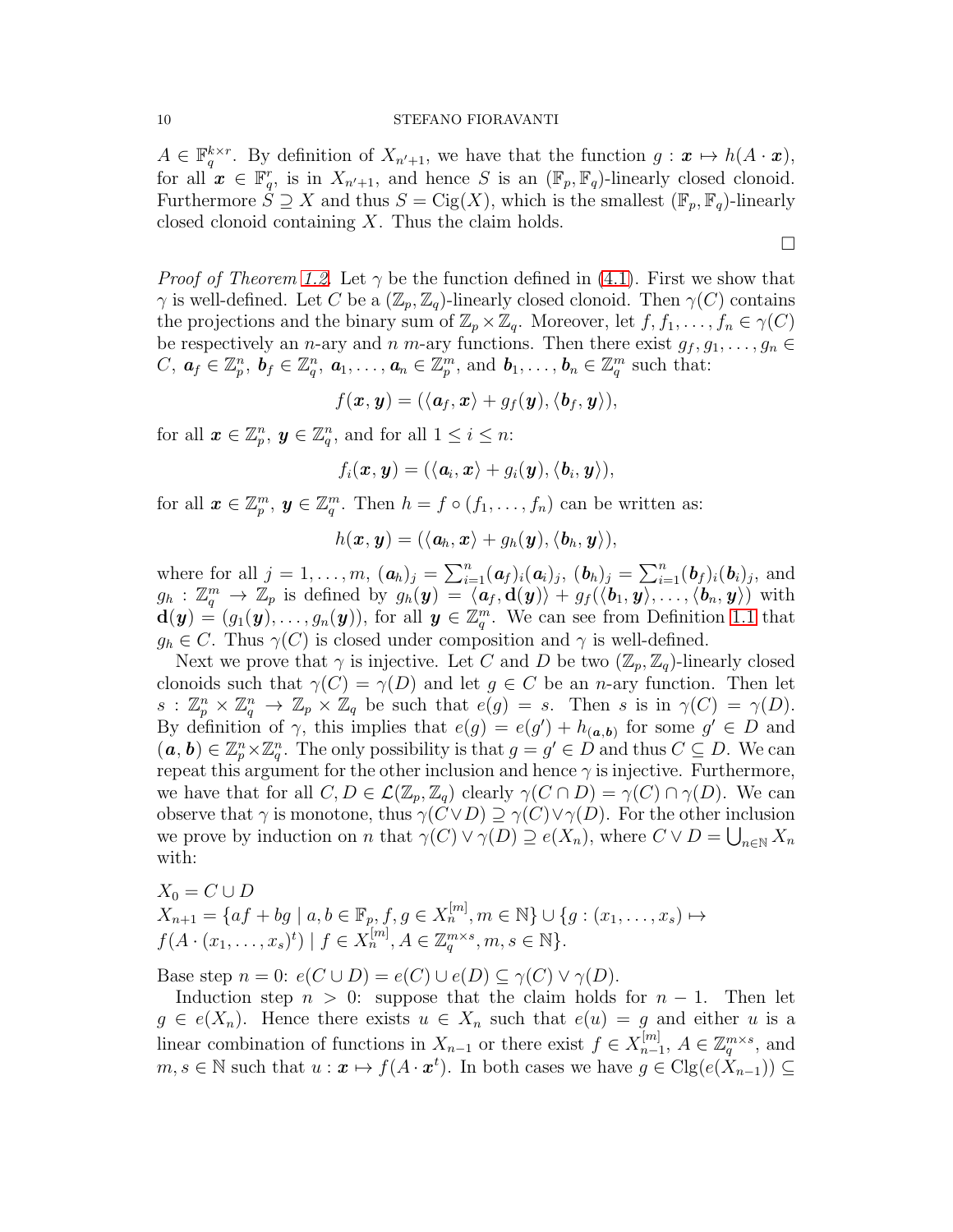#### CLONES ON  $\mathbb{Z}_{pq}$  11

 $\gamma(C)\vee\gamma(D)$  and this concludes the induction proof. By Lemma [4.1,](#page-8-2)  $\gamma(C)\vee\gamma(D) \supseteq$  $e(C \vee D).$ 

Let  $f \in \gamma(C \vee D)^{[n]}$ . Then there exist  $g \in C \vee D$ ,  $a \in \mathbb{Z}_p^n$ , and  $b \in \mathbb{Z}_q^n$  such that  $f = e(g) + h_{(a,b)}$ . By Remark [3.8,](#page-7-0)  $h_{(a,b)} \in \gamma(C) \vee \gamma(D)$ , thus  $f \in \gamma(C) \vee \gamma(D)$ and  $\gamma(C) \vee \gamma(D) = \gamma(C \vee D)$ . Hence  $\gamma$  is an embedding.

## 5. Independent algebras

<span id="page-10-0"></span>In this section we characterize all clones containing  $\text{Clo}(\langle \mathbb{Z}_{pq}, +\rangle)$  that preserve the whole congruence lattice of four elements. In this cases we see that we can actually split these clones on  $\mathbb{Z}_{pq}$  in two clones, one containing  $\text{Clo}(\langle \mathbb{Z}_p, +\rangle)$  and the other containing  $\text{Clo}(\langle \mathbb{Z}_q, +\rangle)$ . To this end, let us introduce the concept of independent algebras (see also [\[AM15\]](#page-22-11)).

**Definition 5.1.** Two algebras **A** and **B** of the same variety  $V$  are *independent* if there exists a binary term in the language of V such that  $A \models t(x, y) \approx x$  and  $\mathbf{B} \models t(x, y) \approx y.$ 

Now we prove a theorem that characterizes the clones containing  $\text{Clo}(\langle \mathbb{Z}_{pq}, +\rangle)$ whose algebra can be split in a direct product of two independent algebras. We denote by  $\text{Clo}^{\diamond}(\langle \mathbb{Z}_{pq}, +\rangle)$  the lattice of all clones containing  $\text{Clo}(\langle \mathbb{Z}_{pq}, +\rangle)$  which preserve the congruences  $\{0, \pi_1, \pi_2, 1\}$ . We will present an independent proof of Theorem [1.3](#page-1-3) which also follows from [\[AM15,](#page-22-11) Lemma 6.1].

Proof of Theorem [1.3.](#page-1-3) Let  $\rho_1$ :  $\text{Clo}^{\diamond}(\langle \mathbb{Z}_{pq}, + \rangle) \to \text{Clo}^{\diamond}(\langle \mathbb{Z}_p, + \rangle)$  and  $\rho_2$ :  $\text{Clo}^{\diamond}(\langle \mathbb{Z}_{pq}, + \rangle)$  $(\mathbb{Z}_{pq}, +\rangle) \rightarrow \mathbf{Clo}^{\mathcal{L}}(\langle \mathbb{Z}_{q}, +\rangle)$  be defined by:

(5.1) 
$$
\rho_1(C) := \{ f \mid \text{ there exist } n \in \mathbb{N}, g \in C^{[n]} : f = \pi_p^{\mathbb{Z}_p \times \mathbb{Z}_q} \circ g \mid \mathbb{Z}_p^n \times \{0_n\} \}
$$

$$
\rho_2(C) := \{ f \mid \text{ there exist } n \in \mathbb{N}, g \in C^{[n]} : f = \pi_q^{\mathbb{Z}_p \times \mathbb{Z}_q} \circ g \mid \{0_n\} \times \mathbb{Z}_q^n \},
$$

where  $\pi_p^{\mathbb{Z}_p \times \mathbb{Z}_q}$ ,  $\pi_q^{\mathbb{Z}_p \times \mathbb{Z}_q}$  are respectively the projections over  $\mathbb{Z}_p$  and over  $\mathbb{Z}_q$ . Let  $\rho$ :  $\text{Clo}(\langle \mathbb{Z}_{pq}, + \rangle) \to \text{Clo}(\langle \mathbb{Z}_{p}, + \rangle) \times \text{Clo}(\langle \mathbb{Z}_{q}, + \rangle)$  be defined by  $\rho : C \mapsto (\rho_1(C), \rho_2(C))$ for all  $C \in \text{Clo}(\langle \mathbb{Z}_{pq}, + \rangle)$ . First of all let us prove that  $\rho$  is well-defined. To this end, let  $C \in \text{Clo}(\langle \mathbb{Z}_{pq}, + \rangle)$ . By (1) and (2) of Lemma [3.7,](#page-6-2) for all  $n \in \mathbb{N}$ and  $f \in C^{[n]}$  there exist  $f_p : \mathbb{Z}_p^n \to \mathbb{Z}_p$  and  $f_q : \mathbb{Z}_q^n \to \mathbb{Z}_q$  such that for all  $(\boldsymbol{x},\boldsymbol{y})\in\mathbb{Z}_p^n\times\mathbb{Z}_q^n$ ,  $f(\boldsymbol{x},\boldsymbol{y})=(f_p(\boldsymbol{x}),f_q(\boldsymbol{y}))$ . Furthermore, let  $n\in\mathbb{N}$ . By Remark [3.8,](#page-7-0) we have that the function  $h: \mathbb{Z}_p^n \times \mathbb{Z}_q^n \to \mathbb{Z}_p \times \mathbb{Z}_q$  defined by  $h: (\pmb{x}, \pmb{y}) \mapsto$  $((x)_i,(y)_i)$  is in C and thus the projections  $\pi_i^n \in \rho_1(C)$ , for all  $1 \leq i \leq n$ . Let  $f \in \rho_1(C)^{[n]}$  and  $g_1, \ldots, g_n \in \rho_1(C)^{[m]}$ . Then there exist  $f', g'_1, \ldots, g'_n \in C$  such that  $f = \pi_p^{\mathbb{Z}_p \times \mathbb{Z}_q} \circ f' \mid \mathbb{Z}_p^n \times \{0_n\}$  and for all  $1 \leq i \leq n, g_i = \pi_p^{\mathbb{Z}_p \times \mathbb{Z}_q} \circ g'_i \mid$  $\mathbb{Z}_p^m\times\{\mathbf{0}_m\}$ . Thus we have that  $f'\circ(g'_1,\ldots,g'_n)\in C$ . Hence  $f\circ(g_1,\ldots,g_n)=$  $\pi_p^{\mathbb{Z}_p \times \mathbb{Z}_q} \circ f' \circ (g_1', \ldots, g_n') \mid \mathbb{Z}_p^m \times \{0_m\} \in \rho_1(C)$ . Furthermore, the binary sum of  $\mathbb{Z}_p$  is in C, since, by Remark [3.8,](#page-7-0) the function  $h: \mathbb{Z}_p^2 \times \mathbb{Z}_q^2 \to \mathbb{Z}_p \times \mathbb{Z}_q$  defined by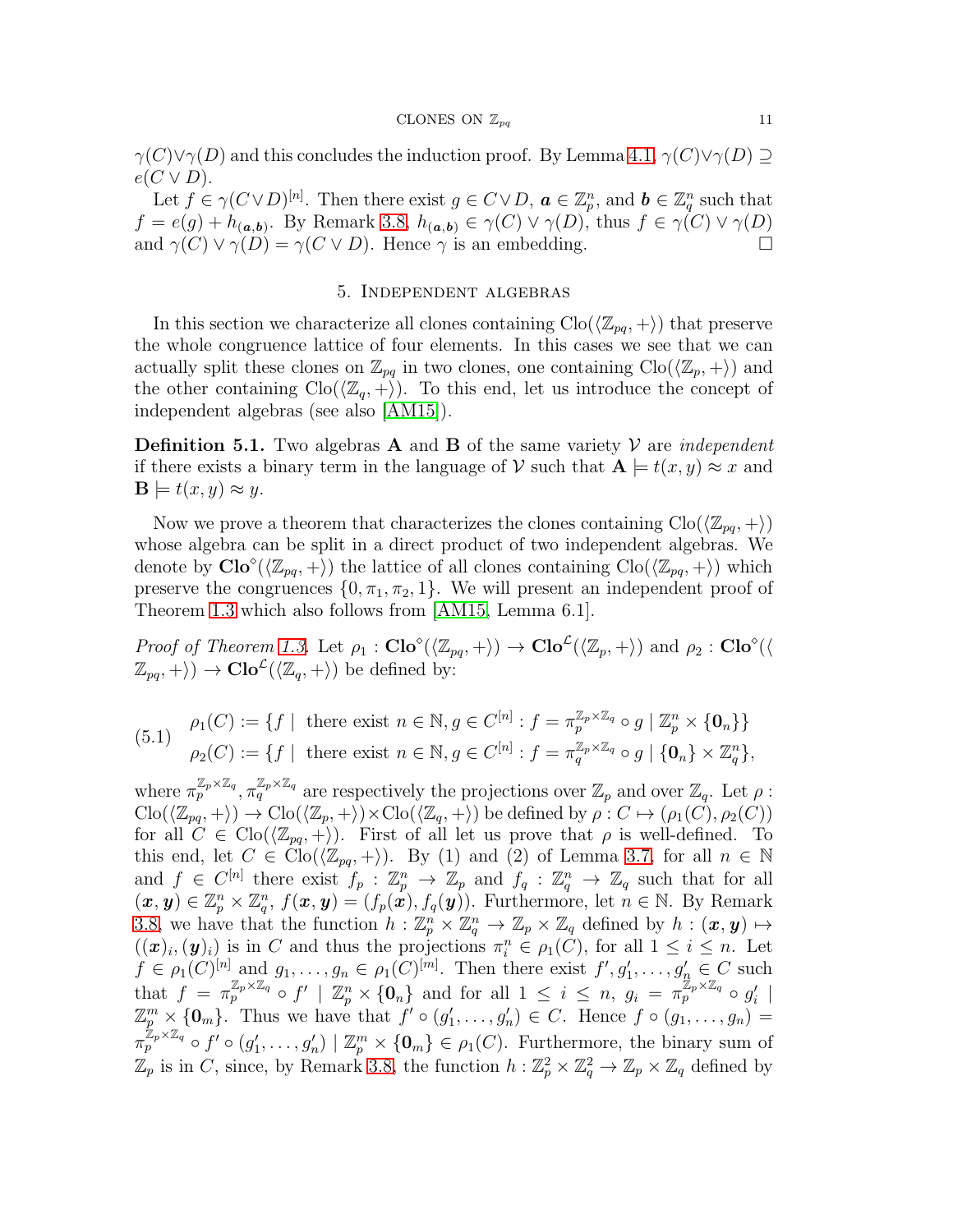$h: ((x_1, y_1), (x_2, y_2)) \mapsto (x_1 + x_2, 0)$  is in C. Hence  $\rho_1(C) \in \text{Clo}(\langle \mathbb{Z}_p, + \rangle)$  and  $\rho_1$ is well-defined. Symmetrically, we can prove that  $\rho_2$  is well-defined.

We define the function  $\psi : \text{Clo}^{\mathcal{L}}(\langle \mathbb{Z}_p, + \rangle) \times \text{Clo}^{\mathcal{L}}(\langle \mathbb{Z}_q, + \rangle) \to \text{Clo}^{\diamond}(\langle \mathbb{Z}_{pq}, + \rangle)$  such that  $\psi(C_1, C_2) := \{ f \mid \text{ there exist } n \in \mathbb{N}, f_1 \in C_1^{[n]} \}$  $I_1^{[n]}, f_2 \in C_2^{[n]}$  $\mathbb{Z}_2^{[n]}:~\text{for all}~(\bm{x},\bm{y})\in$  $\mathbb{Z}_p^n\times \mathbb{Z}_q^n, f(\pmb{x},\pmb{y})=(f_1(\pmb{x}),f_2(\pmb{y}))\}.$ 

Clearly,  $\psi$  is well-defined. We prove that  $\rho \circ \psi = \mathrm{Id}_{\mathrm{Clo}^{\mathcal{L}}(\langle \mathbb{Z}_p, + \rangle) \times \mathrm{Clo}^{\mathcal{L}}(\langle \mathbb{Z}_q, + \rangle)}$  and  $\psi \circ \rho = \text{Id}_{\text{Clo}^{\diamond}(\langle \mathbb{Z}_{pq}, + \rangle)}.$  First we can see that both  $\rho$  and  $\psi$  are monotone.

For the first inequality let  $(C_1, C_2) \in \text{Clo}^{\mathcal{L}}(\langle \mathbb{Z}_p, + \rangle) \times \text{Clo}^{\mathcal{L}}(\langle \mathbb{Z}_q, + \rangle)$ . For the monotonicity of both the functions we have that  $\rho \circ \psi((C_1, C_2)) \supseteq (C_1, C_2)$ . Let  $(f_1, f_2) \in \rho \circ \psi((C_1, C_2))^{[n]}$ . Then there exist  $g_1, g_2 \in \psi((C_1, C_2))$  such that  $f_1 = \pi_p^{\mathbb{Z}_p \times \mathbb{Z}_q} \circ g_1 \mid \mathbb{Z}_p^n \times \{0_n\}$  and  $f_2 = \pi_q^{\mathbb{Z}_p \times \mathbb{Z}_q} \circ g_2 \mid \{0_n\} \times \mathbb{Z}_q^n$ . Thus, by definition of  $\psi$ ,  $(f_1, f_2) \in (C_1, C_2)$  and the first inequality holds.

For the second inequality let  $C \in \text{Clo}^{\diamond}(\langle \mathbb{Z}_{pq}, + \rangle)$ . For the monotonicity of both  $\psi$  and  $\rho$  we have that  $\psi \circ \rho(C) \supseteq C$ . Let  $f \in \psi \circ \rho(C)$ . Then there exists  $(f_1, f_2) \in \rho(C)$  such that for all  $(\boldsymbol{x}, \boldsymbol{y}) \in \mathbb{Z}_p^n \times \mathbb{Z}_q^n$ ,  $f(\boldsymbol{x}, \boldsymbol{y}) = (f_1(\boldsymbol{x}), f_2(\boldsymbol{y}))$ . Then there exist  $g_1, g_2 \in C$  such that  $f_1 = \pi_p^{\mathbb{Z}_p \times \mathbb{Z}_q} \circ g_1 \mid \mathbb{Z}_p^n \times \{0_n\}$  and  $f_2 = \pi_q^{\mathbb{Z}_p \times \mathbb{Z}_q} \circ g_2 \mid$  $\{0_n\} \times \mathbb{Z}_q^n$ . Thus  $f = q^{(p-1)}g_1 + p^{(q-1)}g_2 \in C$  and the second inequality holds.

Thus  $\psi = \rho^{-1}$  and  $\rho$  are monotone bijective functions with monotone inverse and hence  $\rho$  is a lattice isomorphism.

**Corollary 5.2.** Let p and q be distinct prime numbers. Then there are  $(n(q) + q)$  $3(n(p)+3)$  many clones containing  $\text{Clo}(\langle \mathbb{Z}_{pq}, +\rangle)$  which preserve the congruences  $\{0, \pi_1, \pi_2, 1\}$ , where  $n(k)$  is the number of divisors of  $k-1$ .

*Proof.* From Theorem [1.3](#page-1-3) we obtain that the number of clones containing  $\text{Clo}(\mathbb{Z}_{pq},$  $\ket{+}$  is the product of the number of clones containing  $\text{Clo}(\langle \mathbb{Z}_p, +\rangle)$  and the number of clones containing  $\text{Clo}(\langle \mathbb{Z}_q, +\rangle)$ . These numbers are determined in [\[Kre19,](#page-22-10) Cororllary 1.3, for  $p > 2$  and in [\[Pos41\]](#page-22-1) for  $p = 2$ . From these two results we have that for every prime number p the clones containing  $\text{Clo}(\langle \mathbb{Z}_p, +\rangle)$  are  $n(p) + 3$ , where  $n(k)$  is the number of divisors of  $k-1$ .

 $\Box$ 

<span id="page-11-0"></span>This complete the characterization of all clones containing  $\text{Clo}(\langle \mathbb{Z}_{pq}, +\rangle)$  which belong to products of independent algebras.

## 6. A general bound

In the following section our goal is to determine a bound for the cardinality of the lattice of all clones containing  $\text{Clo}(\langle \mathbb{Z}_{pq}, +\rangle)$  and to find a bound for the arity of sets of generators of these clones. Theorem [6.9](#page-18-0) gives a complete list of generators for a clone containing  $\text{Clo}(\langle \mathbb{Z}_{pq}, +\rangle)$  that explains the connection between clonoids and clones in this case. The generators of Theorem [6.9](#page-18-0) are substantially formed by a product of a unary function generating a  $(\mathbb{Z}_p, \mathbb{Z}_q)$ -linearly closed clonoid and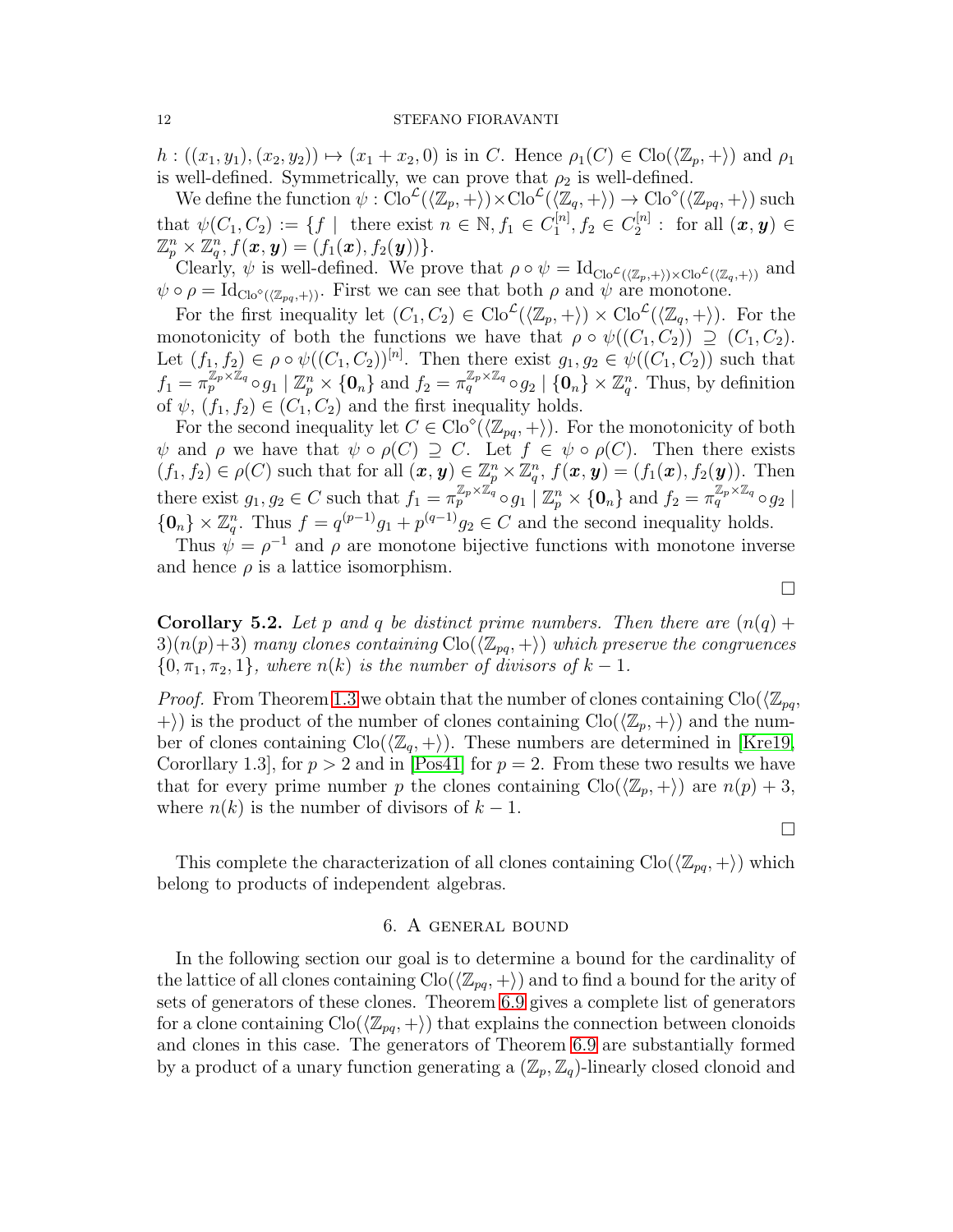a monomial generating a clone on  $\mathbb{Z}_p$ . This puts together the characterization in [\[Kre19\]](#page-22-10) and [\[Fio19,](#page-22-0) Theorems 1.2, 1.3], which are the main ingredients of this section.

We start showing some lemmata which we need to prove that clones containing  $\text{Clo}(\langle \mathbb{Z}_{pq}, +\rangle)$  are strictly characterized by the  $(\mathbb{Z}_p, \mathbb{Z}_q)$ -linearly closed clonoids and the  $(\mathbb{Z}_q, \mathbb{Z}_p)$ -linearly closed clonoids.

In this paper we have to deal with polynomials whose coefficients are finitary functions from  $\mathbb{Z}_q$  to  $\mathbb{Z}_p$ . From now on let  $\mathbf{R}[X]$  be a polynomial ring where  $\mathbf{R} = \mathbb{Z}_p^n$  for some  $n \in \mathbb{N}$ . The next step will be to generalize some results in [\[Kre19\]](#page-22-10) about *p*-linearly closed clonoids to polynomials in  $\mathbf{R}[X]$ . Let us start with the notation.

Following [\[Kre19\]](#page-22-10) we denote by  $tD(h)$  the *total degree of a monomial* h, which is defined as the sum of the exponents. We denote by  $\text{Var}(h)$  the set of variables occurring in h and with  $\text{Var}(f)$  the set of variables occurring in monomials of f with non-zero coefficients. We denote by  $MInd(f)$  the maximum of the indices of variables in Var(f). Let  $f \in \mathbb{R}[X]$  be such that  $MInd(f) = n$  and let x be a vector composed by the variables in  $(x_1, \ldots, x_n)$ . Then f can be written as:

(6.1) 
$$
f = \sum_{m \in \mathbb{N}_0^n} r_m x^m,
$$

for some sequence  ${r_m}_{m \in \mathbb{N}_0^n}$  in R with only finitely many non-zero members and where  $\boldsymbol{x}^{\boldsymbol{m}} = \prod_{i=1}^{n} x_i^{m_i}$ 

We denote the set of all *degrees of* f by  $\text{DEGS}(f) := \{ m \mid m \in \mathbb{N}_0^n, r_m \neq 0 \}$ with  $DEGS(0) := \emptyset$ . We denote by  $MON(f)$  the set of all monomials in f. We denote by  $TD(f) := \{ \langle m, 1_n \rangle \mid m \in DEGS(f) \}.$ 

Next we introduce a notation for the composition of multivariate polynomials. Let  $m, n, h \in \mathbb{N}, g, f_1, \ldots, f_h \in \mathbb{R}[X]$ , and let  $\mathbf{b} = (b_1, \ldots, b_h) \in \mathbb{N}^h$  with  $1 \leq$  $b_1 < b_2 < \cdots < b_h \leq \text{MInd}(f)$ . Then we define  $g \circ_{b} (f_1, \ldots, f_m)$  by:

$$
(6.2) \qquad g \circ_{\mathbf{b}} (f_1,\ldots,f_h) := g(x_1,\ldots,x_{b_1-1},f_1,x_{b_1+1},\ldots,x_{b_2-1},f_2,x_{b_2+1},\ldots).
$$

Let p be a prime and let  $f \in \mathbf{R}[X]$ , where  $\mathbf{R} = \mathbb{Z}_p^n$ . Since later we want to introduce the induced function of a polynomial, in order to have a unique polynomial for every induced function, we consider the ideal  $I$  generated by the polynomials  $x_i^p - x_i \in \mathbf{R}[X]$  in  $\mathbf{R}[X]$ , for every  $x_i \in X$ . By [\[Eis95,](#page-22-12) Chapter 15.3] there is a unique reminder  $rem(f)$  of f with respect to I. This remainder has the property that the exponents of the variables are less or equal  $p-1$ . Following [\[Kre19,](#page-22-10) Section 2], we denote by  $\mathbf{R}^*[X]$  the set of all polynomials in  $\mathbf{R}[X]$  with this property. We can observe that these polynomials form a set of representatives of the set of all classes of the quotient  $\mathbf{R}/I$ .

Let  $f \in \mathbf{R}^* [X]$  with  $MInd(f) = n$  and let x be a vector composed by the variables in  $(x_1, \ldots, x_n)$ . Then f can be written as: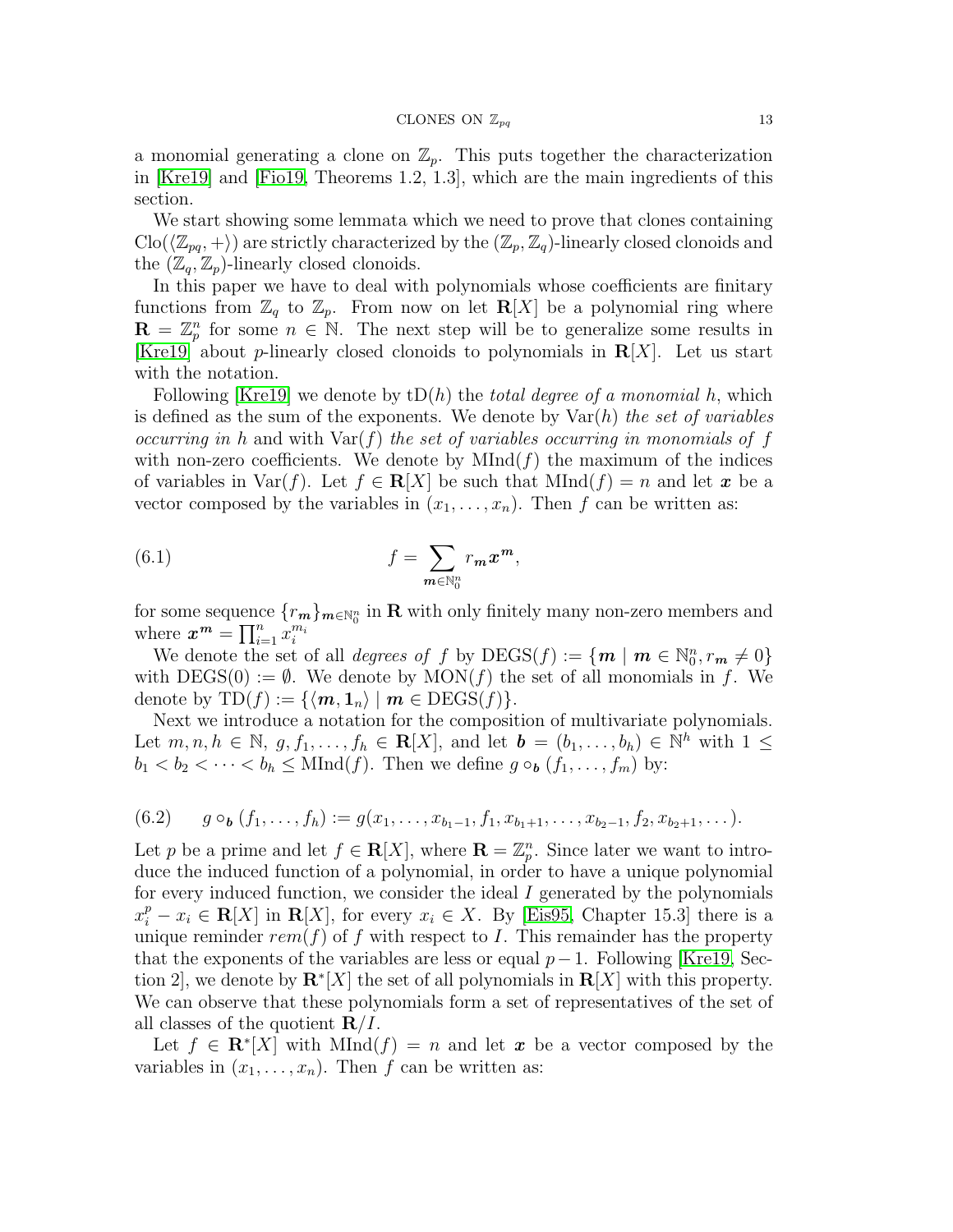(6.3) 
$$
f = \sum_{m \in [p-1]_0^n} r_m x^m,
$$

for some sequence  $\{r_m\}_{m\in[p-1]_0^n}$  in **R**.

<span id="page-13-1"></span>**Definition 6.1.** Let p be a prime number and let  $\mathbf{R} = \mathbb{Z}_p^n$ . An  $\mathbf{R}$ -polynomial linearly closed clonoid is a non-empty subset C of  $R[X]$  with the following properties:

(1) for all  $f \in C$ ,  $g \in C$ , and  $a, b \in \mathbb{Z}_p$  $af + bg \in C;$ (2) for all  $s \in \mathbb{N}$ ,  $f \in C$ ,  $l \leq MInd(f)$ , and  $\mathbf{a} \in \mathbb{Z}_{p}^{s}$ :  $g = f \circ_l (\sum_{i=1}^s (a)_i x_i)$  is in C.

Let  $S \subseteq \mathbf{R}[X]$ . Then we denote by  $\langle S \rangle_{\mathbf{R}}$  the **R**-polynomial linearly closed *clonoid* generated by S. We can see that  $\mathbb{R}^* [X]$  forms an **R**-linearly closed clonoid.

Let us now modify [\[Kre19,](#page-22-10) Lemmata 3.8 and 3.9] to deal with  $\bf{R}$ -polynomial linearly closed clonoids. Since the statements of the following two lemmata are not the same of [\[Kre19,](#page-22-10) Lemmata 3.8 and 3.9] we show them with proofs that are essentially the same of [\[Kre19\]](#page-22-10).

<span id="page-13-0"></span>**Lemma 6.2.** Let  $d \in \mathbb{N}$ , let  $r \in \mathbb{R}$  and let  $g \in \mathbb{R}[X]$  with  $max(TD(g)) \leq d$ , and  $\mathbf{1}_d \notin \text{DEGS}(g)$ . Then  $rx_1 \cdots x_d \in \langle \{rx_1 \cdots x_d + g\} \rangle_{\mathbf{R}}$ .

*Proof.* If  $g = 0$  we have nothing to show. Let  $g \neq 0$  and let  $C := \langle \{rx_1 \cdots x_d +$  $g\}\rangle_{\mathbf{R}}$ . We prove that there exists  $g' \in \mathbf{R}[X]$  with  $max(TD(g')) \leq d, \mathbf{1}_d \notin \mathbf{R}[X]$ DEGS(g') and  $Var(g') \subseteq \{x_1, \ldots, x_d\}$  such that  $rx_1 \cdots x_d + g' \in C$ .

Case Var $(g) \subseteq \{x_1, \ldots, x_d\}$ : in this case the claim obviously holds.

Case Var(g)  $\nsubseteq \{x_1, \ldots, x_d\}$ : let  $B := \text{Var}(g) \setminus \{x_1, \ldots, x_d\}$ . Let  $k \in \mathbb{N}$  and let  $b_1, \ldots, b_k \in \mathbb{N}$  be such that  $b_1 < \cdots < b_k$  and  $B = \{x_{b_1}, \ldots, x_{b_k}\}.$  We set  $g' \in \mathbf{R}[X]$  such that  $g' := g \circ_{(b_1,\ldots,b_k)} \mathbf{0}_k$ . It follows that  $\text{Var}(g') \subseteq \{x_1,\ldots,x_d\}$ and we can observe that:

(6.4) 
$$
rx_1 \cdots x_d + g' = (rfx_1 \cdots x_d + g) \circ_{(b_1,\ldots,b_k)} \mathbf{0}_k \in C.
$$

Next we proceed by induction on the number of monomials of  $g'$  in order to show that  $rx_1 \cdots x_d \in \langle \{rx_1 \cdots x_d + g'\} \rangle_{\mathbf{R}} \subseteq C$ .

If  $g'$  has zero monomial then the claim obviously holds. Let us suppose that the claim holds for a number of monomials  $t \geq 0$ . Let the number of monomials of g' be  $t + 1$ . We observe that there exists  $x_l \in \{x_1, \ldots, x_d\}$  and a monomial m of  $g'$  such that  $x_l$  does not appear in m. Thus we obtain:

$$
(6.5) \t r x_1 \cdots x_d + g' - (r x_1 \cdots x_d + g') \circ_{(l)} 0 = r x_1 \cdots x_d + g'' \in C.
$$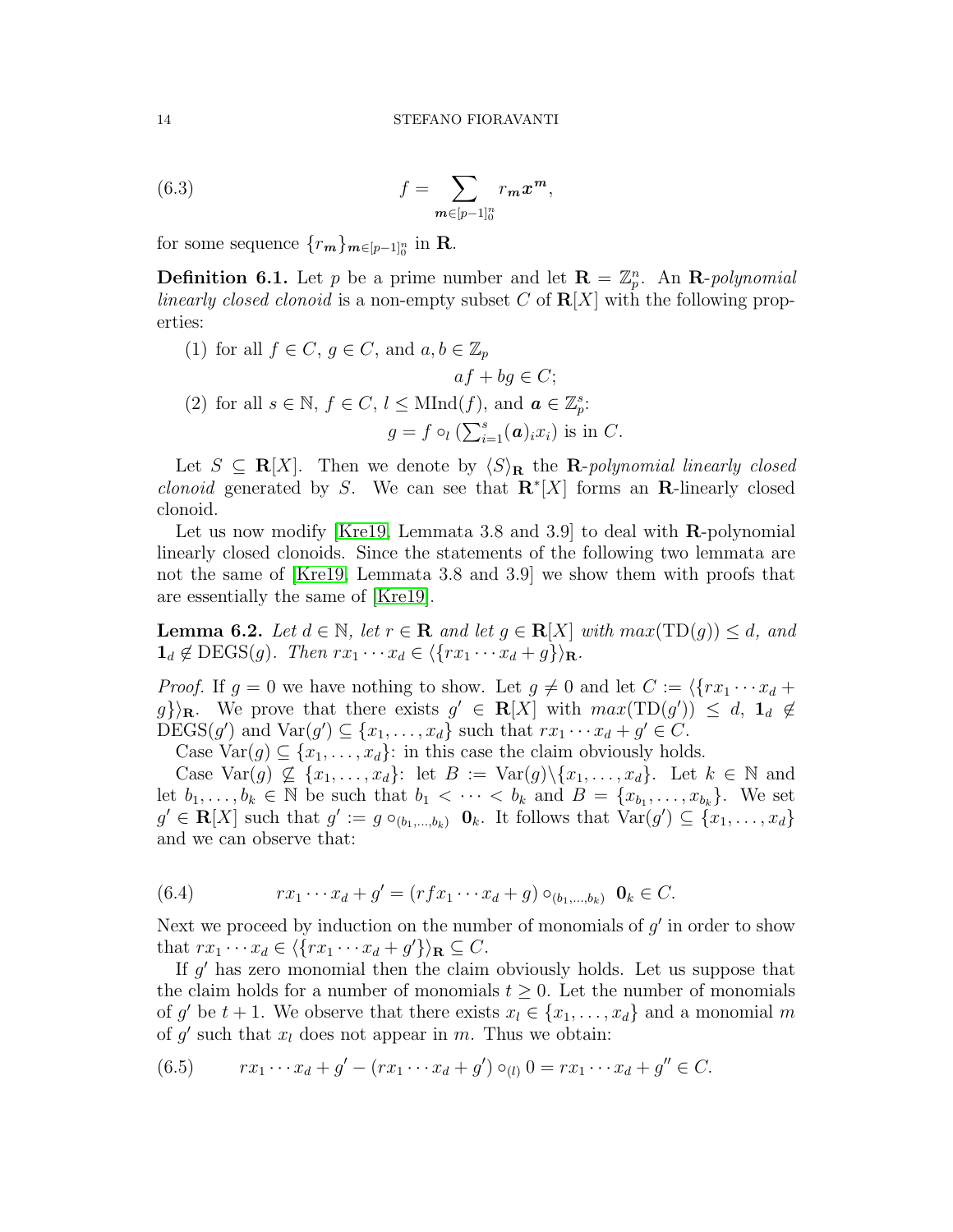Thus  $g' := g' - g' \circ_{(l)} 0$  satisfies the properties that  $max(TD(g'')) \leq d$ ,  $\mathbf{1}_d \notin$  $\text{DEGS}(g'')$ ,  $\text{Var}(g'') \subseteq \{x_1, \ldots, x_d\}$  and  $g''$  has fewer monomials than  $g'$ , since the monomial m is cancelled in  $g' - g' \circ_{(l)} 0$ . By the induction hypothesis  $rx_1 \cdots x_d \in$  $\langle \{rfx_1 \cdots x_d + g''\}\rangle_{\mathbf{R}} \subseteq \langle \{rfx_1 \cdots x_d + g'\}\rangle_{\mathbf{R}}$  and the claim holds.

With Lemma [6.2](#page-13-0) we can now prove the following generalization of [\[Kre19,](#page-22-10) Lemma 3.9] with the same proof.

<span id="page-14-0"></span>**Lemma 6.3.** Let  $d \in \mathbb{N}$  and let  $f$  be a polynomial in  $\mathbb{R}^*[X]$  with  $d := max(TD(f))$ . Let  $m \in \text{MON}(f)$  be a monomial with coefficient  $r \in \mathbf{R}$  and  $tD(m) = d$ . Then the following hold:

- (1) if  $d = 0$ , then  $r \in \langle \{f\} \rangle_{\mathbf{R}}$ ;
- (2) if  $d > 0$ , then  $rx_1 \ldots x_d \in \langle \{f\} \rangle_{\mathbf{R}}$ .

*Proof.* Let  $n = \text{MInd}(f)$ , let  $f = \sum_{m \in [p-1]_0^n} r_m x^m \in \mathbb{R}^*[X]$ ,  $C := \langle \{f\} \rangle_{\mathbb{R}}$ , let  $d := max(TD(f))$ , and let  $m \in MON(f)$  with coefficient  $r \in \mathbb{R}$  and  $tD(m) = d$ . Case  $d = 0$ : then clearly  $r \in \langle \{f\} \rangle_{\mathbf{R}}$ .

Case  $d > 0$ : let us fix an  $s \in \text{DEGS}(f)$  with  $\langle s, 1_n \rangle = d$  and let r be the coefficient of  $x^s$  in f. Now we show by induction that for all  $m \in \mathbb{N}$  with  $|\text{Var}(\boldsymbol{x}^s)| \leq m \leq d$  there exists a monomial  $h := r\boldsymbol{x}^t \in \mathbf{R}^*[X]$  with  $|\text{Var}(h)| = m$ ,  $tD(h) = d$ , and there exists  $g \in \mathbb{R}^*[X]$  with  $max(TD(g)) \leq d$  and  $t \notin DECSS(g)$ such that  $h + q \in C$ .

Base step  $m = |\text{Var}(\boldsymbol{x^s})|$ : in this case we see that we can take  $h = r\boldsymbol{x^s}$  and  $g=\sum_{\boldsymbol{m}\in [p-1]_0^n\backslash\{\boldsymbol{s}\}}r_{\boldsymbol{m}}\boldsymbol{x}^{\boldsymbol{m}}.$ 

Induction step: suppose that the claim holds for  $m < d$ . Then there exists a monomial  $h := rx^t \in \mathbf{R}^*[X]$  and  $g' \in \mathbf{R}^*[X]$  with  $|\text{Var}(h)| = m$ ,  $\text{tD}(h) = d$ ,  $max(TD(g')) \leq d$ , and  $t \notin DECSS(g')$  such that  $h + g' \in C$ . Then there exists j such that  $p-1 \ge (t)_j = u > 1$ , since  $m < d$ . Without loss of generality we suppose that  $Var(h) = \{x_1, \ldots, x_m\}$ . Let  $g' := g' \circ_{(j)} (x_j + x_{m+1})$ . We denote by y the vector of variables  $(x_1, \ldots, x_{m+1})$ . Thus

$$
(h+g') \circ_{(j)} (x_j + x_{m+1}) = r \mathbf{x}^t \circ (x_j + x_{m+1}) + g' \circ_{(j)} (x_j + x_{m+1})
$$
  
\n
$$
= r \Big( \sum_{k=0}^u {u \choose k} x_j^{u-k} x_{m+1}^k \Big) \cdot \prod_{i=1, i \neq j}^s (\mathbf{x})_i^{(t)_i} + g''
$$
  
\n(6.6)  
\n
$$
= r \cdot (t)_j \cdot \mathbf{y}^{((t)_{1}, \dots, (t)_{j-1}, (t)_j - 1, (t)_{j+1}, \dots, (t)_m, 1)} +
$$
  
\n
$$
+ r \Big( \sum_{k=0, k \neq 1}^u {u \choose k} x_j^{u-k} x_{m+1}^k \Big) \cdot \prod_{i=1, i \neq j} (\mathbf{x})_i^{(t)_i} + g''.
$$

Let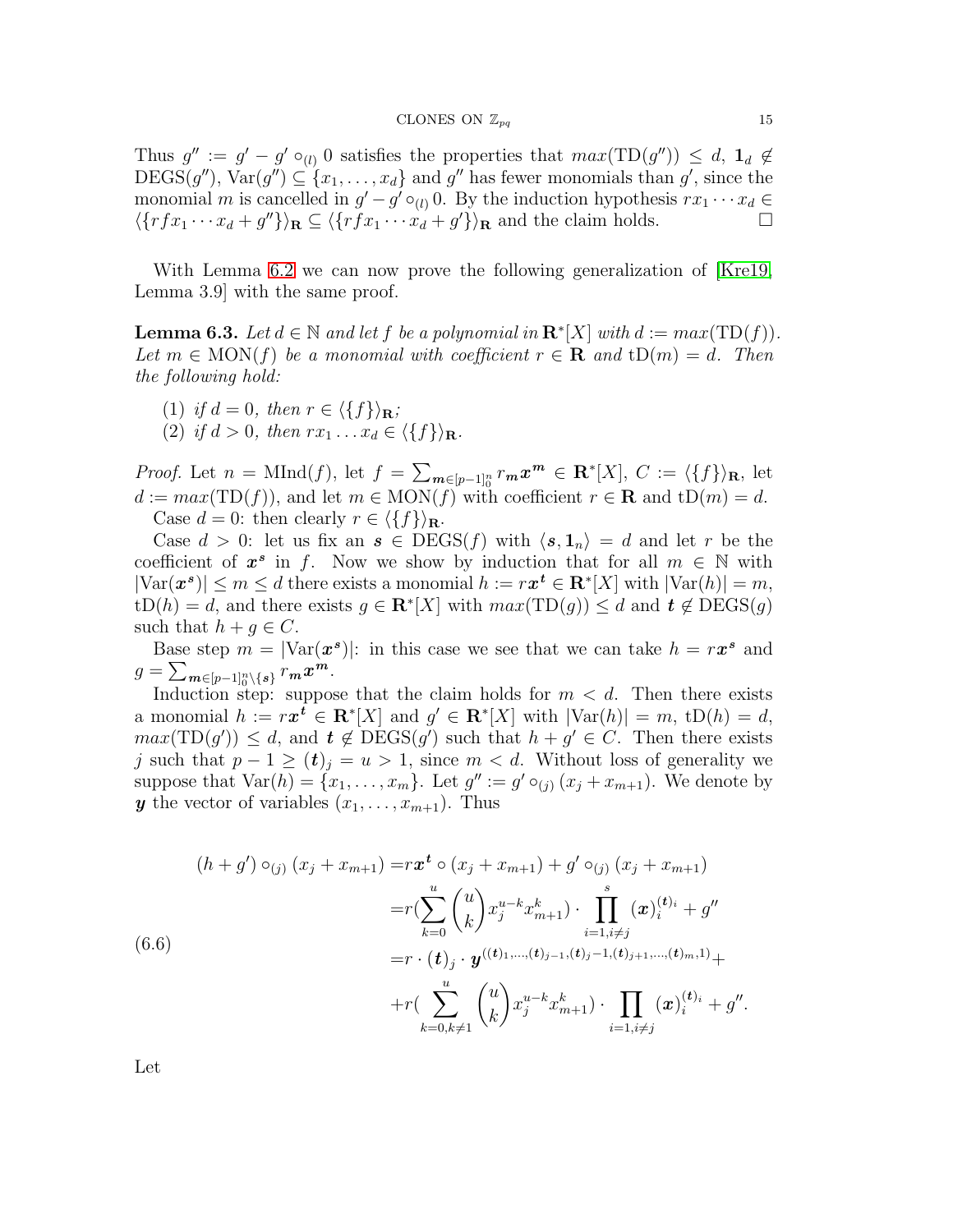(6.7) 
$$
h := r \cdot \mathbf{y}^{((t)_{1},...,(t)_{j-1},(t)_{j-1},(t)_{j+1},...,(t)_{m},1)}
$$

$$
g = (\mathbf{t})_{j}^{-1} r \left( \sum_{k=0,k\neq 1}^{u} {u \choose k} x_{j}^{u-k} x_{m+1}^{k} \right) \cdot \prod_{i=1,i\neq j} (\mathbf{x})_{i}^{(t)_{i}} + (\mathbf{t})_{j}^{-1} g''.
$$

Then h satisfies  $tD(h) = d$ ,  $|\text{Var}(h)| = m+1$ . Furthermore, g satisfies  $max(TD(g))$  $\leq d$  and  $((t)_1, \ldots, (t)_{j-1}, (t)_j - 1, (t)_{j+1}, \ldots, (t)_m, 1) \notin \text{DEGS}(g)$ . Thus h and g are the searched polynomials. This concludes the induction step.

Thus, by Definition [6.1,](#page-13-1)  $rx_1 \ldots x_d + g''' \in C$  for some  $g''' \in \mathbb{R}^*[X]$  with  $max(TD(g''')) \leq d$ . By Lemma [6.2](#page-13-0) we have that  $rx_1 \ldots x_d \in C$  and the claim  $\Box$ holds.  $\Box$ 

We are now ready to prove that an **R**-polynomial linearly closed clonoid generated by an element of  $\mathbb{R}^* [X]$  contains every monomial of every polynomial in it.

<span id="page-15-1"></span>**Lemma 6.4.** Let  $f \in \mathbf{R}^* [X]$  be such that  $h = r_m x^m$  is a monomial of f. Then  $h \in \langle f \rangle_{\mathbf{R}}$ .

*Proof.* The proof is by induction on the number n of monomials in  $f$ .

Base step  $n = 1$ : then clearly the claim holds.

Induction step  $n > 0$ : suppose that the claim holds for every g with  $n - 1$ monomials. Let f be a polynomial with n monomials with non-zero coefficients. Let  $d = max(TD(f))$  and let h be a monomial in f with degree d and coefficient  $r_h$ . By Lemma [6.3,](#page-14-0) we have that either  $r_h x_1 \cdots x_d \in \langle f \rangle_{\mathbf{R}}$  if  $d > 0$  or  $r_h \in \langle f \rangle_p$ if  $d = 0$ . Clearly, this yields  $h \in \langle f \rangle_{\mathbf{R}}$ . From the induction hypothesis we have that all  $n-1$  monomials of  $f - h$  are in  $\langle f - h \rangle_{\mathbf{R}} \subseteq \langle f \rangle_{\mathbf{R}}$ . Thus all monomials of f are in  $\langle f \rangle_{\mathbf{R}}$ .

For every polynomial  $f \in (\mathbb{Z}_p^{\mathbb{Z}_q^n})^*[X]$  with  $MInd(f) = k$  of the form  $f =$  $\sum_{m\in[p-1]_0^k} r_m x^m$  we define its s-ary induced function  $\overline{f}^{[s]}: \mathbb{Z}_p^s \times \mathbb{Z}_q^s \to \mathbb{Z}_p \times \mathbb{Z}_q$ by:

$$
(\boldsymbol{x},\boldsymbol{y})\mapsto (\sum_{\boldsymbol{m}\in [p-1]_0^k}r_{\boldsymbol{m}}((\boldsymbol{y})_1,\ldots,(\boldsymbol{y})_n)\prod_{i=1}^k(\boldsymbol{x})_i^{(\boldsymbol{m})_i},0),
$$

with  $s \geq k, n$ . From now on, when not specified,  $s = max({\text{MInd}(f), n})$ . Next we show a lemma that connects the monomials of an **R**-polynomial linearly closed clonoid to functions of a clones on  $\mathbb{Z}_{pq}$ .

<span id="page-15-0"></span>**Lemma 6.5.** Let p and q be distinct prime numbers. Let  $\mathbf{R} = \mathbb{Z}_p^{\mathbb{Z}_q^n}$  and let  $h, h_1 \in \mathbf{R}^*[X]$  with  $h \in \langle h_1 \rangle_\mathbf{R}$ . Then  $\overline{h} \in \text{Clg}(\{\overline{h_1}\})$ .

*Proof.* We know that every clone C containing  $\text{Clo}(\langle \mathbb{Z}_{pq}, +\rangle)$  is closed under com-position and, by Remark [3.8,](#page-7-0) contains every linear mapping  $h_{(a,b)}$  with  $a \in \mathbb{Z}_p^n$ and  $\mathbf{b} \in \mathbb{Z}_q^n$ . Then it is clear that if a monomial h can be generated from  $h_1$  with item (1) or (2) of Definition [6.1,](#page-13-1) then the induced monomial  $\overline{h}_1$  generates  $\overline{h}$  in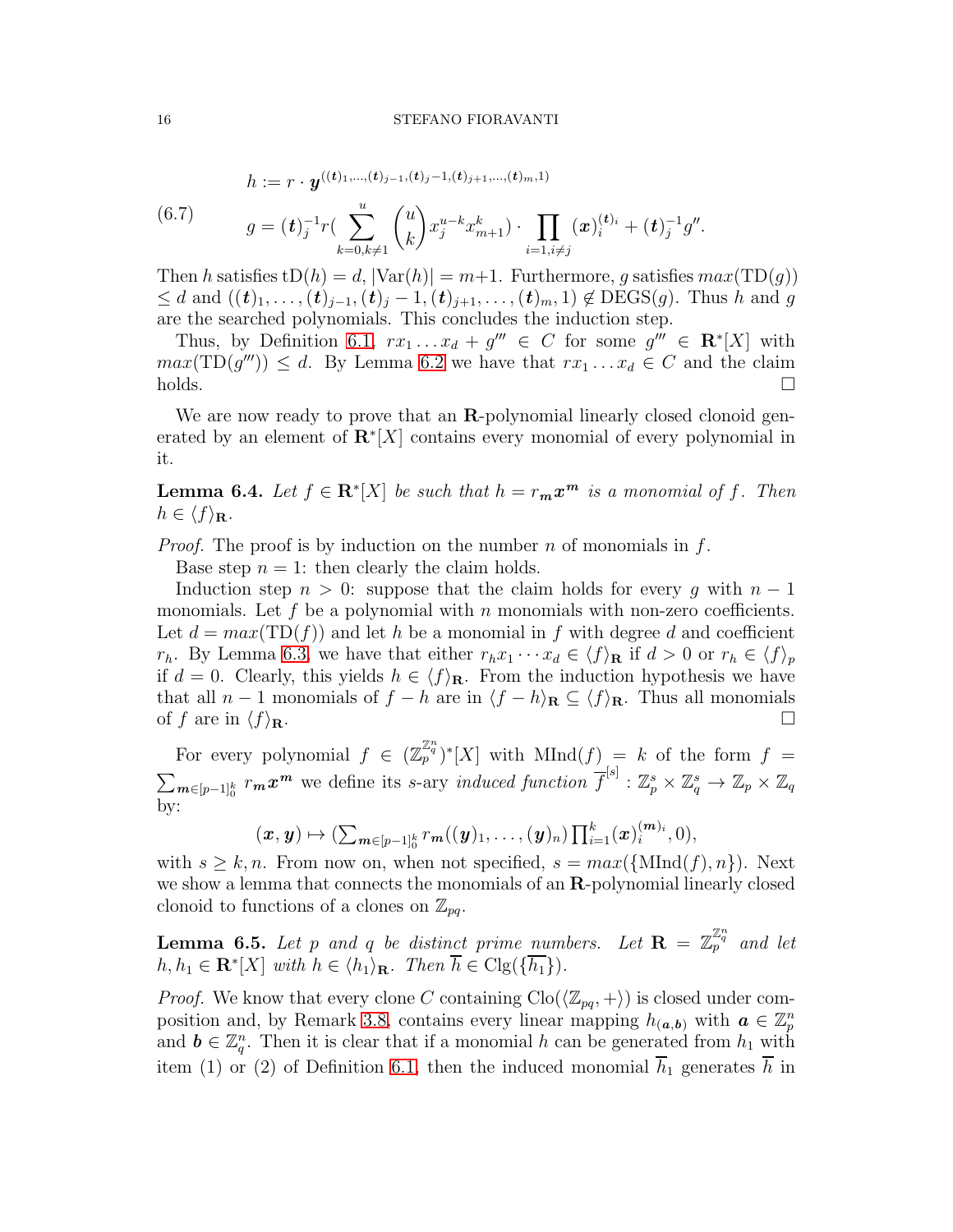a clone containing  $\text{Clo}(\langle \mathbb{Z}_{pq}, +\rangle)$ , simply composing  $\overline{h}_1$  with the linear mappings  $h_{(a,b)}$  from the right, with  $a \in \mathbb{Z}_p^n$  and  $b \in \mathbb{Z}_q^n$ , and with the sum from the  $\text{left.}$   $\Box$ 

In order to show the following lemma we want to make an easy observation. Let  $h = r x^{1_d} \in \mathbf{R}^* [X]$  be a monomial, where with  $x^{1_d}$  we denote the monomial  $x_1 \cdots x_d$  and let  $d \in \mathbb{N}\backslash\{1\}$ . Furthermore, let  $\mathbf{R} = \mathbb{Z}_p^{\mathbb{Z}_q^n}$ . Relabelling the variables and composing  $\overline{rx^{1_d}}$  with linear mappings and itself we can observe that  $C \lg(\{\overline{rx^{1_d}}\}) \supseteq \{\overline{rx^{1_d}}, \overline{r^2x^{1_{d+d-1}}}, \ldots, \overline{r^kx^{1_{d+(k-1)(d-1)}}}, \ldots\}$ . We have that  $r^p = r$ modulo  $p$ , thus some of these monomials have the same coefficients. Moreover, if we substitute  $x_1$  to p variables we obtain that  $p-1$  variables are cancelling, since  $x_i^p$ <sup>*p*</sup> and  $x_i$  induce the same function and have the same representative in  $\mathbb{R}^* [X]$ . With these easy observations we can prove the following.

<span id="page-16-1"></span>**Lemma 6.6.** Let p and q be distinct prime numbers. Let  $d \in \mathbb{N} \setminus \{1\}$ . Then for all  $k, l \in \mathbb{N}$ , for all  $r \in \mathbb{Z}_p^{\mathbb{Z}_q^l}$ , and for all  $m \in [p-1]_0^k \setminus \{0_k\}$  with  $tD(x^m) = u$ congruent to d modulo  $p-1$  it follows that:

$$
\overline{rx^m} \in \text{Clg}(\{\overline{rx_1\cdots x_d}\})
$$
.

*Proof.* Let p be a prime number and let  $d \in \mathbb{N} \setminus \{1\}$ . Clearly,  $r x^m \in \langle rx_1 \cdots x_{d'} \rangle_{\mathbf{R}}$ , where  $d' = tD(\boldsymbol{x}^{\boldsymbol{m}})$ , hence, by Lemma [6.5,](#page-15-0) we have that  $\overline{r\boldsymbol{x}^{\boldsymbol{m}}} \in \text{Clg}(\{\overline{r\overline{x_1 \cdots x_{d'}}}\})$ .

Next we prove that  $C \log(\{\overline{rx_1 \cdots x_{d'}}\}) \subseteq C \log(\{\overline{rx_1 \cdots x_d}\})$ . If  $d' < d$  then, in order to generate  $\overline{rx_1 \cdots x_{d'}}$  we compose  $\overline{rx_1 \cdots x_d}$  with a linear mapping that is the first projection over  $\mathbb{Z}_p$  and is the identity over  $\mathbb{Z}_q$ . In this way we collapse the variables  $\{x_{d'+1}, \ldots, x_d\}$ , since  $x_1^p = x_1$  modulo p and  $d' = d$  modulo  $p - 1$ .

If  $d' > d$ , then we compose  $\overline{rx_1 \cdots x_d}$  to itself relabelling the variables and we generate the induced monomials  $\{\overline{rx^{1_d}}, \overline{r^2x^{1_{d+d-1}}}, \ldots, \overline{r^kx^{1_{d+(k-1)(d-1)}}}, \ldots\}$ . We know that  $r^p = r$  and thus in particular we generate  $\{\overline{rx^{1_d}}, \overline{rx^{1_{d+(p-1)d}}}, \ldots,$  $r x^{1_{d+c(p-1)d}}, \ldots$ } for all  $c \in \mathbb{N}$ . For a suitable  $k \in \mathbb{N}$  we have that  $d+k(p-1)d > d'$ and thus  $\text{Clg}(\{\overline{rx_1\cdots x_d}\}) \supseteq \text{Clg}(\{\overline{rx_1\cdots x_{d+k(p-1)d}}\}) \supseteq \text{Clg}(\{\overline{rx_1\cdots x_{d'}}\})$  and the claim holds.

 $\Box$ 

<span id="page-16-0"></span>**Lemma 6.7.** Let p and q be distinct prime numbers. Let  $n \in \mathbb{N}$ , let  $f : \mathbb{Z}_p^n \times \mathbb{Z}_q^n \to$  $\mathbb{Z}_p\times\mathbb{Z}_q$  be an n-ary function, and let  $g=q^{p-1}f$ . Let  $h\in\mathbf{R}^*[X]$  be such that  $\mathbf{R} = \mathbb{Z}_p^{\mathbb{Z}_q^n}$  and  $\overline{h} = g$ . Let h' be a monomial of h with coefficient r and  $d = \text{tD}(h')$ . Then it follows that:

- (1) if  $d = 0$ , then  $\overline{r} \in \text{Clg}(\lbrace f \rbrace)$ ;
- (2) if  $d > 0$ , then  $\overline{rx_1 \cdots x_d} \in \text{Clg}(\{f\})$ .

*Proof.* let n, h, and let f be as in the hypothesis. By Lemma [6.3,](#page-14-0) we have that if  $d = 0$ , then  $r \in \langle h' \rangle_{\mathbf{R}}$  and if  $d > 0$ , then  $rx_1 \cdots x_d \in \langle h' \rangle_{\mathbf{R}}$ . By Lemma [6.4,](#page-15-1)  $h' \in \langle h \rangle_{\mathbf{R}}$  and thus, by Lemma [6.5,](#page-15-0) if  $d = 0$ , then  $\overline{r} \in \text{Clg}(\{f\})$  holds, and if  $d > 0$ , then  $\overline{rx_1 \cdots x_d} \in \text{Clg}(\lbrace f \rbrace)$ .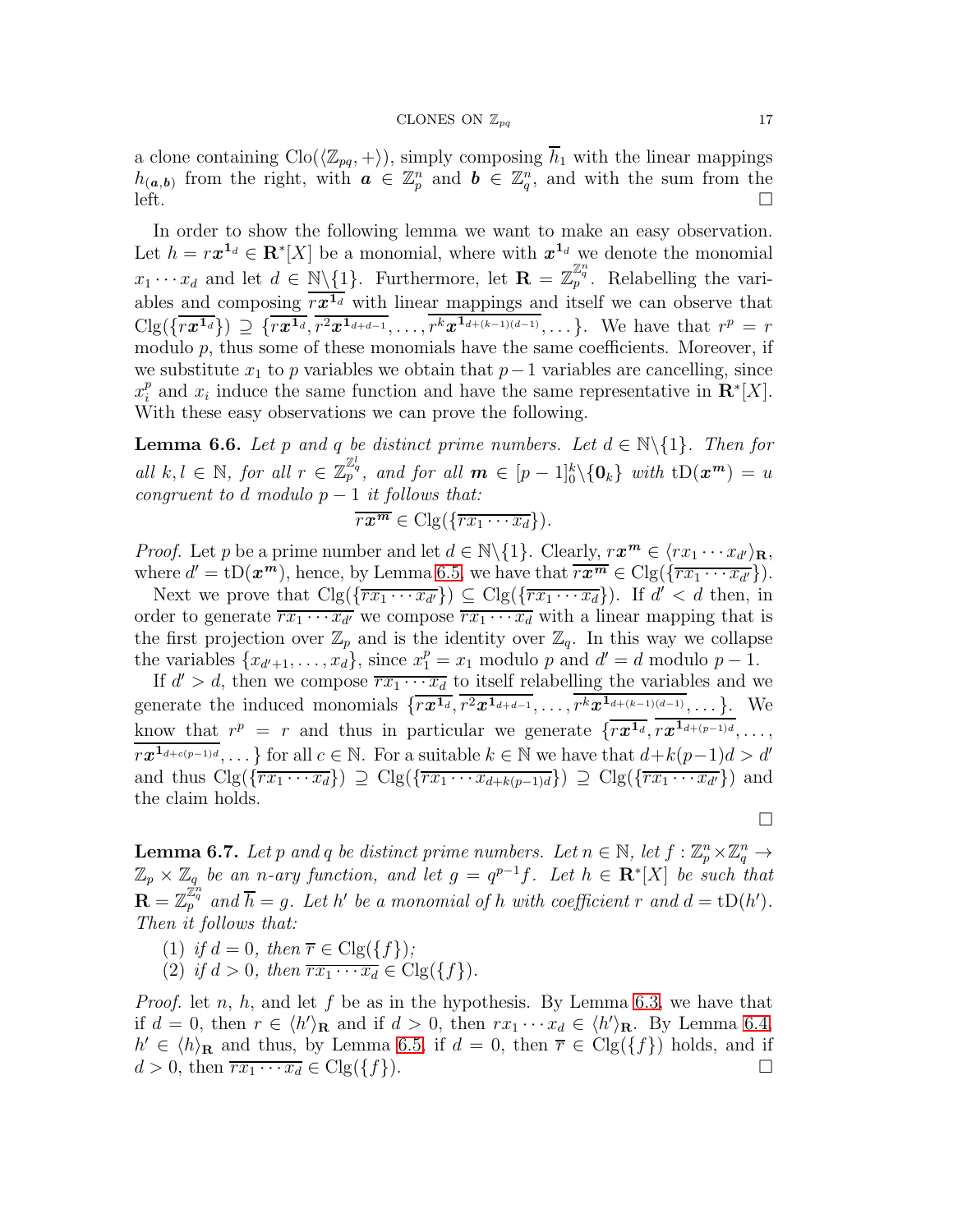We are now ready to prove the main result of this section which allows us to provide a bound for the lattice of all clones containing  $\text{Clo}(\langle \mathbb{Z}_{pq}, +\rangle)$ .

*Proof of Theorem [1.4.](#page-1-0)* Let p and q be distinct prime numbers. Then for all  $1 \leq$  $i \leq p$  and for all  $1 \leq j \leq q$ , we define  $\rho_i : \text{Clo}^{\mathcal{L}}(\langle \mathbb{Z}_{pq}, + \rangle) \to \mathcal{L}(\mathbb{Z}_p, \mathbb{Z}_q)$  and  $\psi_j : \mathrm{Clo}^{\mathcal{L}}(\langle \mathbb{Z}_{pq}, + \rangle) \to \mathcal{L}(\mathbb{Z}_q, \mathbb{Z}_p)$  by:

(6.8) 
$$
\rho_i(C) := \{ f \mid \text{there exists } n \in \mathbb{N} \text{ s. t. } f : \mathbb{Z}_q^n \to \mathbb{Z}_p, \overline{f x_1 \cdots x_i} \in C \}
$$

$$
\psi_j(C) := \{ f \mid \text{there exists } n \in \mathbb{N} \text{ s. t. } f : \mathbb{Z}_p^n \to \mathbb{Z}_q, \overline{f x_1 \cdots x_i} \in C \},
$$

for all  $C \in \text{Clo}^{\mathcal{L}}(\langle \mathbb{Z}_{pq}, + \rangle)$ . Furthermore, we define  $\rho_0 : \text{Clo}^{\mathcal{L}}(\langle \mathbb{Z}_{pq}, + \rangle) \rightarrow$  $\mathcal{L}(\mathbb{Z}_p, \mathbb{Z}_q)$  and  $\psi_0 : \text{Clo}^{\mathcal{L}}(\langle \mathbb{Z}_{pq}, + \rangle) \to \mathcal{L}(\mathbb{Z}_q, \mathbb{Z}_p)$  by:

<span id="page-17-0"></span>(6.9) 
$$
\rho_0(C) := \{ f \mid \text{there exists } n \in \mathbb{N} \text{ s. t. } f : \mathbb{Z}_q^n \to \mathbb{Z}_p, \overline{f} \in C \}
$$

$$
\psi_0(C) := \{ f \mid \text{there exists } n \in \mathbb{N} \text{ s. t. } f : \mathbb{Z}_p^n \to \mathbb{Z}_q, \overline{f} \in C \}.
$$

Let  $\rho: \mathcal{L}(\langle \mathbb{Z}_{pq}, + \rangle) \to \mathcal{L}(\mathbb{Z}_p, \mathbb{Z}_q)^{p+1} \times \mathcal{L}(\mathbb{Z}_q, \mathbb{Z}_p)^{q+1}$  be defined by  $\rho(C) = (\rho_0(C), \dots,$  $\rho_p(C), \psi_0(C), \ldots, \psi_q(C)$  for all  $C \in \text{Clo}^{\mathcal{L}}(\langle \mathbb{Z}_{pq}, + \rangle)$ . Next we prove that for all  $0 \leq i \leq p$  and for all  $0 \leq j \leq q$   $\rho_i$  and  $\psi_j$  and thus  $\rho$  are well-defined.

Let  $C \in \text{Clo}^{\mathcal{L}}(\langle \mathbb{Z}_{pq}, + \rangle)$ . Then we have to prove that  $\rho_i(C)$  is a  $(\mathbb{Z}_p, \mathbb{Z}_q)$ linearly closed clonoid. To do so let  $n \in \mathbb{N}$ ,  $f, g \in \rho_i(C)^{[n]}$  and  $a, b \in \mathbb{Z}_p$ . Then  $fx_1 \cdots x_i, \overline{gx_1 \cdots x_i} \in C$ . From the closure with  $+$  we have that  $(af + bg)x_1 \cdots x_i \in$ C and thus  $af + bg \in \rho_i(C)^{[n]}$  and item (1) of Definition [1.1](#page-1-2) holds. Furthermore, let  $m, n \in \mathbb{N}, f \in \rho_i(C)^{[m]}, A \in \mathbb{Z}_q^{m \times n}$  and let  $g: \mathbb{Z}_p^n \to \mathbb{Z}_q$  be defined by:

$$
g:(y_1,\ldots,y_n)\mapsto f(A\cdot(y_1,\ldots,y_n)^t).
$$

Then, by definition of  $\rho_i$ , we have that  $\overline{f_{x_1} \cdots x_i} \in C^{[s]}$ , where  $s = max({i, m})$ . Let  $k = max({i, n})$  and let  $h : \mathbb{Z}_p^k \times \mathbb{Z}_q^k \to \mathbb{Z}_p^k \times \mathbb{Z}_q^k$  be a linear mapping such that  $(x_1, ..., x_k, y_1, ..., y_k) \mapsto (x_1, ..., x_k, A \cdot (y_1, ..., y_n)^t, 0_{\mathbb{Z}_q}, ..., 0_{\mathbb{Z}_q})$ . By definition of induced function we have that  $\overline{gx_1 \cdots x_i} = \overline{fx_1 \cdots x_i} \circ h$  and hence  $\overline{qx_1 \cdots x_i} \in \text{Clg}(\{\overline{fx_1 \cdots x_i}\})$  as composition of  $\overline{fx_1 \cdots x_i}$  and linear mappings. Thus  $g \in \rho_i(C)$  which concludes the proof of item (2) of Definition [1.1.](#page-1-2) In the same way we can prove that  $\rho_0$  is well-defined and  $\psi_j$  is well-defined for all  $0 \leq j \leq q$ . Hence  $\rho$  is well-defined.

Now we prove that  $\rho$  is injective. Let  $C, D \in \text{Clo}^{\mathcal{L}}(\langle \mathbb{Z}_{pq}, + \rangle)$  with  $\rho(C) = \rho(D)$ . Let  $f \in C^{[n]}$  be such that f satisfies for all  $(\boldsymbol{x}, \boldsymbol{y}) \in \mathbb{Z}_p^n \times \mathbb{Z}_q^n$ :

$$
f((x,y))=(\sum_{m\in [p-1]_0^n}f_mx^m,\sum_{h\in [q-1]_0^n}f_hy^h),
$$

where  $\{f_m\}_{[p-1]^n_0}$  and  $\{f_h\}_{[q-1]^n_0}$  are sequences of functions respectively from  $\mathbb{Z}_q^n$ to  $\mathbb{Z}_p$  and from  $\mathbb{Z}_p^n$  to  $\mathbb{Z}_q$ . Let  $p_1 \in \mathbb{R}^*[X]$  be such that  $\overline{p_1}^{[n]} = q^{p-1}f$ , where  $\mathbf{R} = \mathbb{Z}_p^{\mathbb{Z}_q^n}.$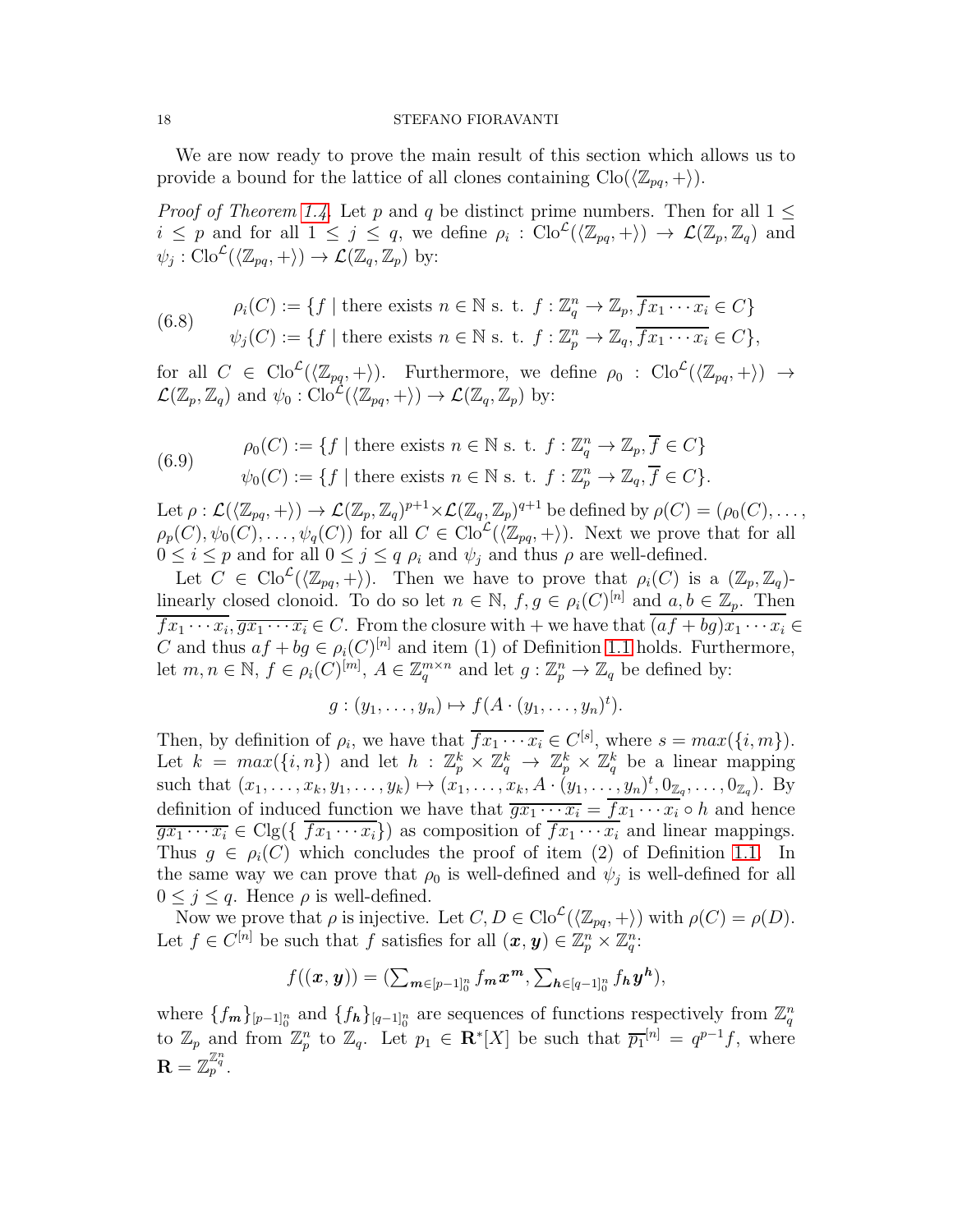Let  $h = f_m x^m$  be a monomial of  $p_1$  with  $f_m \neq 0$ , let  $s = tD(h)$ . Let  $d \in \mathbb{N}_0$ be such that if  $s \neq 0, 1$ , then  $2 \leq d \leq p$  and  $d = s$  modulo  $p - 1$ . If  $s = 0, 1$ , then  $s = d$ . We prove that  $h \in D$  by case distinction.

Case  $s = 0, 1$ : from Lemma [6.7](#page-16-0) it follows that  $\overline{h} \in C$ . By Definition [\(6.9\)](#page-17-0),  $f_m \in \rho_s(C) = \rho_s(D)$  and thus  $\overline{h} \in D$ .

Case  $s > 1$ : by Lemma [6.7,](#page-16-0)  $C \supseteq \text{Clg}(\{\overline{f_m x_1 \cdots x_s}\})$ . Thus, by Lemma [6.6,](#page-16-1)  $C \supseteq C \log(\{\overline{f_m x_1 \cdots x_d}\})$  and thus  $f_m \in \rho_d(C) = \rho_d(D)$ . Hence  $\overline{f_m x_1 \cdots x_d} \in D$ and, by Lemma [6.6,](#page-16-1) it follows that  $\overline{f_m x^m} \in D$ . This yields for a generic induced monomial in  $q^{p-1}f$  and thus the function  $q^{p-1}f \in D$ . With the same strategy we can prove that  $p^{q-1}f \in D$  and thus  $f = p^{q-1}f + q^{p-1}f \in D$ . Hence  $C \subseteq D$ . With the same proof we have the other inclusion and thus  $\rho$  is injective.

 $\Box$ 

 $\Box$ 

<span id="page-18-1"></span>**Corollary 6.8.** Let p and q be distinct prime numbers. Let  $\prod_{i=1}^{n} p_i^{k_i}$  and  $\prod_{i=1}^{s} r_i^{d_i}$ be the factorizations of respectively  $g_1 = x^{q-1} - 1$  in  $\mathbb{Z}_p[x]$  and  $g_2 = x^{p-1} - 1$  in  $\mathbb{Z}_q[x]$  into their irreducible divisors. Then the number k of clones containing  $\text{Clo}(\langle \mathbb{Z}_{pq}, + \rangle)$  is bounded by:

(6.10) 
$$
k \leq 2^{p+q+2} \prod_{i=1}^{n} (k_i+1)^{p+1} \prod_{i=1}^{s} (d_i+1)^{q+1}.
$$

Proof. The proof follows from the injective function of Theorem [1.4](#page-1-0) and [\[Fio19,](#page-22-0) Theorem 1.3.

We can see that in the worst case this bound is equal to  $2^{2qp+q+p}$ , when  $g_1 =$  $x^{q-1} - 1$  in  $\mathbb{Z}_p[x]$  and  $g_2 = x^{p-1} - 1$  in  $\mathbb{Z}_q[x]$  can both be factorized with linear factors. There are many examples when this happens. Furthermore, a lower bound is given by the embedding of Theorem [1.2.](#page-1-1)

Proof of Corollary [1.5](#page-1-4). The proof follows from Corollary [6.8](#page-18-1) and Theorems [1.2,](#page-1-1) [\[Fio19,](#page-22-0) 1.3], observing the fact that we are counting two times the clone composed by all linear functions.

With these two corollaries we have found a bound for the number of clones containing  $\text{Clo}(\langle \mathbb{Z}_{pq}, +\rangle)$ . With the next two results we can also find a concrete bound for the arity of the generators that we need to characterized these clones.

<span id="page-18-0"></span>**Theorem 6.9.** Let p and q be distinct prime numbers. Then a clone  $C$  containing  $\text{Clo}(\langle \mathbb{Z}_{pq}, + \rangle)$  is generated by the sets of functions:

$$
L := \bigcup_{i=1}^p \{ \overline{rx_1 \cdots x_i} \mid r : \mathbb{Z}_q \to \mathbb{Z}_p, \overline{rx_1 \cdots x_i} \in C \} \cup \{ \overline{r} \mid r : \mathbb{Z}_q \to \mathbb{Z}_p, \overline{r} \in C \} R := \bigcup_{i=1}^q \{ \overline{ry_1 \cdots y_i} \mid r : \mathbb{Z}_p \to \mathbb{Z}_q, \overline{ry_1 \cdots y_i} \in C \} \cup \{ \overline{r} \mid r : \mathbb{Z}_p \to \mathbb{Z}_q, \overline{r} \in C \}.
$$

*Proof.* Let C be a clone containing  $\text{Clo}(\langle \mathbb{Z}_{pq}, + \rangle)$  and let  $f \in C^{[n]}$  be such that f satisfies for all  $(\boldsymbol{x}, \boldsymbol{y}) \in \mathbb{Z}_p^n \times \mathbb{Z}_q^n$ :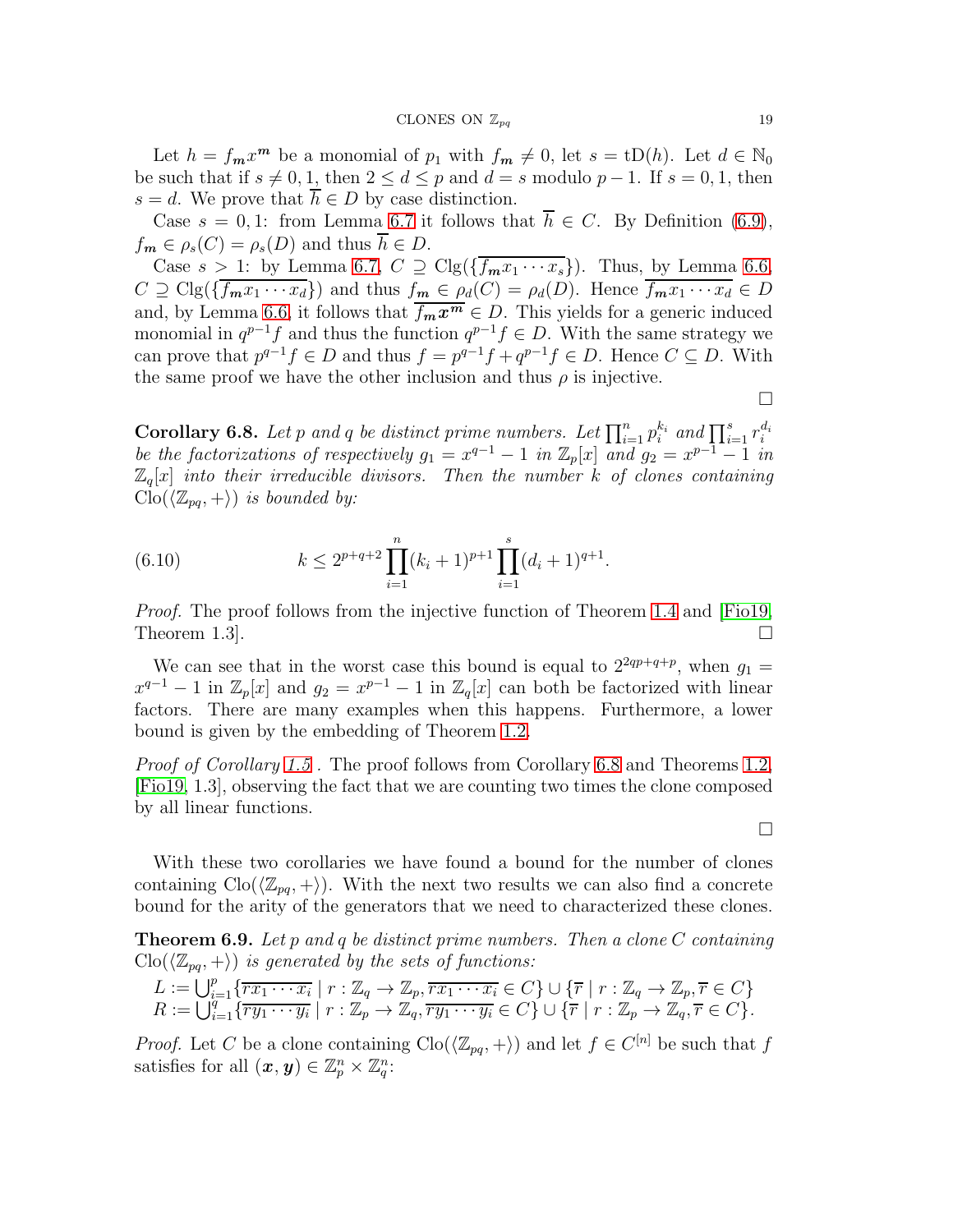$$
f((x,y))=(\sum_{m\in [p-1]_0^n}f_mx^m,\sum_{h\in [q-1]_0^n}f_hy^h),
$$

where  $\{f_m\}_{[p-1]^n_0}$  and  $\{f_h\}_{[q-1]^n_0}$  are sequences of functions respectively from  $\mathbb{Z}_q^n$ to  $\mathbb{Z}_p$  and from  $\mathbb{Z}_p^n$  to  $\mathbb{Z}_q$ . Let  $p_1 \in \mathbb{R}^*[X]$  be such that  $\overline{p_1}^{[n]} = q^{p-1}f$ , where  $\mathbf{R} = \overline{\mathbb{Z}_p^{\mathbb{Z}_q}}.$ 

Let  $h = f_m x^m$  be a monomial of  $p_1$  and let  $s = tD(h)$ . Then, by Lemmata [6.4](#page-15-1) and [6.5,](#page-15-0) we have that  $\overline{h} \in C$ . Furthermore, let  $d \in \mathbb{N}_0$  be such that if  $s \neq 0, 1$ , then  $2 \leq d \leq p$  and  $d = s$  modulo  $p - 1$ . If  $s = 0, 1$  then  $s = d$ . Then, by Lemmata [6.6](#page-16-1) and [6.7](#page-16-0) it follows that if  $s = 0$  Clg( $\overline{h}$ ) = Clg( $\overline{f_m}$ ) and Clg( $\overline{h}$ ) =  $C\lg(\{\overline{f_mx_1\cdots x_s}\}) = C\lg(\{\overline{f_mx_1\cdots x_d}\})$  otherwise. Then let us consider the  $(\mathbb{Z}_p, \mathbb{Z}_q)$ -linearly closed clonoid generated by  $f_m$ . By Theorem [\[Fio19,](#page-22-0) Theorem 1.2], there exists a unary function  $f : \mathbb{Z}_q \to \mathbb{Z}_p$  such that  $\text{Cig}(\{f\}) = \text{Cig}(\{f_m\}).$ Hence, by the embedding of Theorem [1.4,](#page-1-0) we have that  $\text{Clg}(\{\overline{f_m}\}) = \text{Clg}(\{\overline{f}\})$ and  $C \lg(\{ \overline{f_m x_1 \cdots x_i} \}) = C \lg(\{ \overline{f x_1 \cdots x_i} \})$  for all  $i \in [p]$ . Hence  $\overline{h} \in C \lg(L)$  and thus  $q^{p-1}f \in \text{Clg}(L)$  since  $\text{Clg}(L)$  contains every induced monomial in  $q^{p-1}f$ .

In the same way we can observe that  $p^{q-1} f \in \text{Clg}(R)$  and thus  $f = q^{p-1} f +$  $p^{q-1}f \in \text{Clg}(L) \cup \text{Clg}(R)$  and the claim holds.

The proof of Corollary [1.6](#page-2-0) follows directly from Theorem [6.9](#page-18-0) and gives an important connection between a clone C containing  $\text{Clo}(\langle \mathbb{Z}_{pq}, +\rangle)$  and its subsets of generators  $L$  and  $R$ , when  $p$  and  $q$  are distinct primes. Indeed, Theorem [6.9](#page-18-0) provides a complete list of generators for a clone containing  $\text{Clo}(\langle \mathbb{Z}_{pq}, +\rangle)$  that is often redundant but explains how deep is the link between clonoids and clones in this case. We can observe that the generators in Theorem [6.9](#page-18-0) are formed by a product of a unary function generating a  $(\mathbb{Z}_p, \mathbb{Z}_q)$ -linearly closed clonoid and a monomial generating a clone on  $\mathbb{Z}_p$ . This justifies the use of polynomials to represent functions of a clone containing  $\text{Clo}(\langle \mathbb{Z}_{pq}, + \rangle)$  which gives a different prospective to these functions.

# 7. CLONES CONTAINING  $\text{Clo}(\langle \mathbb{Z}_{pq}, + \rangle)$  which preserve  $\pi_1$  and  $[\pi_1, \pi_1] = 0$

In this section our aim is to characterize clones containing  $\text{Clo}(\langle \mathbb{Z}_{pq}, + \rangle)$  which preserve  $\pi_1$  and  $[\pi_1, \pi_1] = 0$ . We will show there is an injective function from the lattice of all clones containing  $\text{Clo}(\langle \mathbb{Z}_{pq}, +\rangle)$  which preserve  $\pi_1$  and  $[\pi_1, \pi_1] \leq 0$  to direct product of the lattice of all clones containing  $\text{Clo}(\langle \mathbb{Z}_p, +\rangle)$  and the square of the lattice of all  $(\mathbb{Z}_q, \mathbb{Z}_p)$ -linearly closed clonoids.

Let us start showing a general expression of a function in a clone containing  $\text{Clo}(\langle \mathbb{Z}_{pq}, +\rangle)$  which preserves  $\pi_1$  and  $[\pi_1, \pi_1] = 0$ .

<span id="page-19-0"></span>**Lemma 7.1.** Let p and q be distinct prime numbers and let  $f : \mathbb{Z}_p^n \times \mathbb{Z}_q^n \to \mathbb{Z}_p \times \mathbb{Z}_q$ be an n-ary function which preserves  $\pi_1$ . Then f preserves  $[\pi_1, \pi_1] = 0$  if and only if there exist  $f_c : \mathbb{Z}_p^n \to \mathbb{Z}_q$ ,  $\{a_m\}_{m \in [p-1]_0^n} \subseteq \mathbb{Z}_p$  and  $f_1 : \mathbb{Z}_p^n \to \mathbb{Z}_q^n$  such that for all  $(\boldsymbol{x},\boldsymbol{y})\in\mathbb{Z}_p^n\times\mathbb{Z}_q^{n^f}$  f satisfies: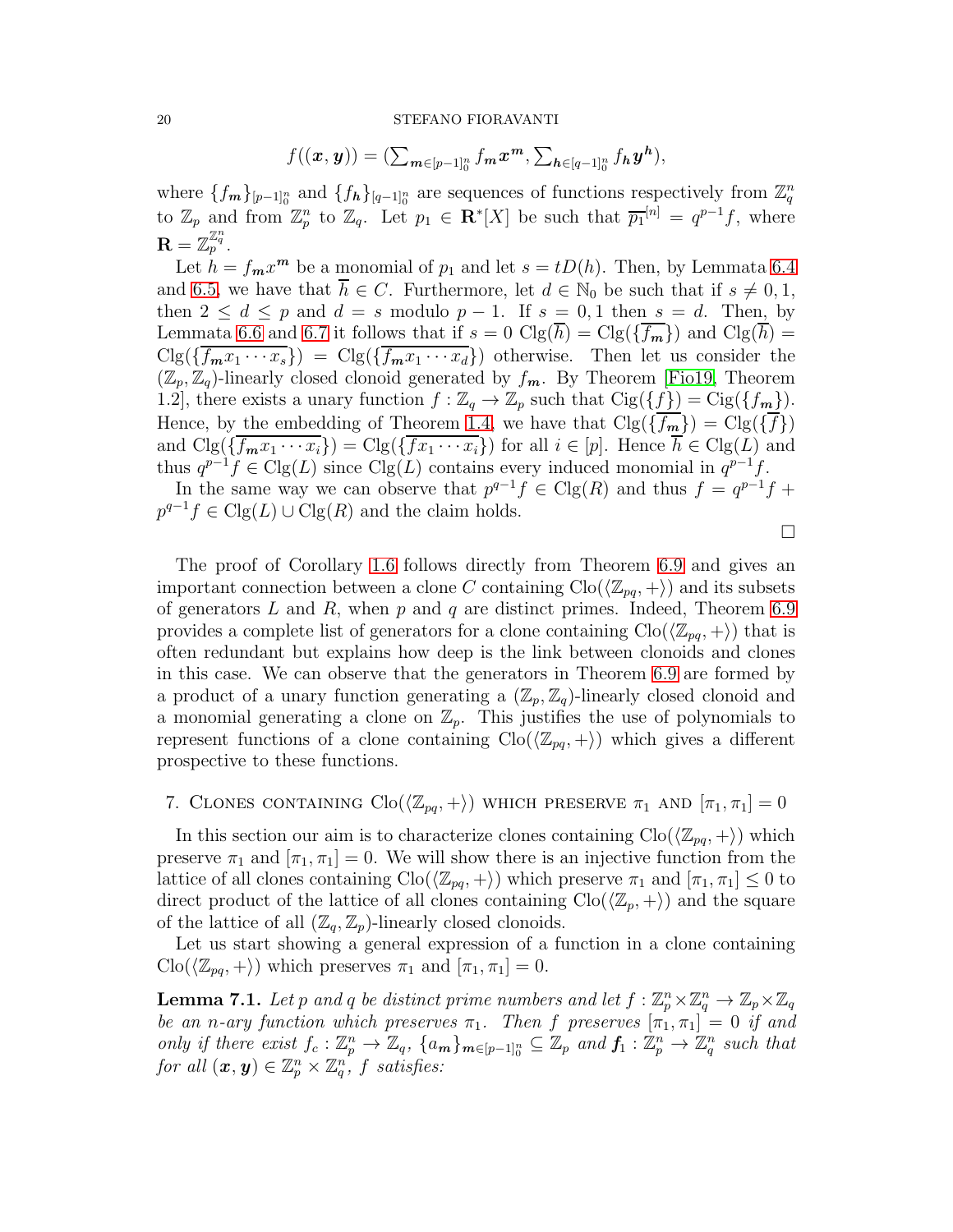<span id="page-20-0"></span>(7.1) 
$$
f(\boldsymbol{x}, \boldsymbol{y}) = \left(\sum_{\boldsymbol{m} \in [p-1]_0^n} a_{\boldsymbol{m}} \boldsymbol{x}^{\boldsymbol{m}}, \langle f_1(\boldsymbol{x}), \boldsymbol{y} \rangle + f_c(\boldsymbol{x})\right).
$$

*Proof.* Let us prove  $\Rightarrow$ . Let  $f: \mathbb{Z}_p^n \times \mathbb{Z}_q^n \to \mathbb{Z}_p \times \mathbb{Z}_q$  be an *n*-ary function which preserves  $\pi_1$  and  $[\pi_1, \pi_1] = 0$ . By Lemma [3.7](#page-6-2) item (1), we have that there exist  $f_p$ :  $\mathbb{Z}_p^n \to \mathbb{Z}_p$  and  $f_q: \mathbb{Z}_p^n \times \mathbb{Z}_q^n \to \mathbb{Z}_q$  such that f satisfies  $f(\bm{x}, \bm{y}) = (f_p(\bm{x}), f_q(\bm{x}, \bm{y}))$ for all  $(x, y) \in \mathbb{Z}_p^n \times \mathbb{Z}_q^n$ . Moreover, by item (3) of Lemma [3.7](#page-6-2) we have that f is affine in the second component. Thus let us fix  $a \in \mathbb{Z}_p^n$ . By Remark [3.4](#page-5-1) for all  $y \in \mathbb{Z}_q^n$ :

(7.2) 
$$
f_q(\mathbf{a}, \mathbf{y}) = \langle \mathbf{b}_\mathbf{a}, \mathbf{y} \rangle + c_\mathbf{a},
$$

for some  $b_a \in \mathbb{Z}_q^n$ . Hence, using the Lagrange interpolation functions ([\[Fio19,](#page-22-0) Definition 4.2]), we have that:

(7.3) 
$$
f_q(\boldsymbol{x}, \boldsymbol{y}) = \sum_{\boldsymbol{a} \in \mathbb{Z}_p^n} f_{\boldsymbol{a}}(\boldsymbol{x}) (\langle \boldsymbol{b}_{\boldsymbol{a}}, \boldsymbol{y} \rangle + c_{\boldsymbol{a}}),
$$

for all  $y \in \mathbb{Z}_q^n$ . Thus f satisfies [\(7.1\)](#page-20-0) with  $f_1 = \sum_{\mathbf{a} \in \mathbb{Z}_p^n} f_{\mathbf{a}} b_{\mathbf{a}}$  and  $f_c = \sum_{\mathbf{a} \in \mathbb{Z}_p^n} f_{\mathbf{a}} c_{\mathbf{a}}$ . Moreover, by Remark [3.3,](#page-3-1) there exists a sequence  ${a_m}_{m \in \mathbb{Z}_p^n}$  such that  $f_1(x) =$  $\sum_{m\in[p-1]_0^n} a_m x^m$  for all  $x \in \mathbb{Z}_p^n$ . Hence the  $\Rightarrow$  implication holds. For the  $\Leftarrow$ implication suppose that there exist  $f_c: \mathbb{Z}_p^n \to \mathbb{Z}_q$ ,  $\{a_m\}_{m \subseteq [p-1]^n_0} \subseteq \mathbb{Z}_p$  and  $f_1$ :  $\mathbb{Z}_p^n \to \mathbb{Z}_q^n$  such that for all  $(x, y) \in \mathbb{Z}_p^n \times \mathbb{Z}_q^n$ ,  $\hat{f}$  satisfies  $(7.1)$ . Let  $\hat{x_1}, x_2, x_3, x_4 \in \mathbb{Z}_p^n$ and  $y_1, y_2, y_3, y_4 \in \mathbb{Z}_q^n$  such that  $x_1 = x_2 = x_3 = x_4$  and  $y_1 - y_2 + y_3 = y_4$ . Then:

(7.4)  
\n
$$
f(\mathbf{x}_1, \mathbf{y}_1) - f(\mathbf{x}_2, \mathbf{y}_2) + f(\mathbf{x}_3, \mathbf{y}_3) = \left( \sum_{\mathbf{m} \in [p-1]_0^n} a_{\mathbf{m}} \mathbf{x}_1^{\mathbf{m}}, \langle f_1(\mathbf{x}_1), \mathbf{y}_1 - \mathbf{y}_2 + \mathbf{y}_3 \rangle + f_c(\mathbf{x}_1) \right)
$$
\n
$$
= f(\mathbf{x}_4, \mathbf{y}_4)
$$

and thus f preserves  $[\pi_1, \pi_1] = 0$ .

Let us now provide a proof of Theorem [1.7.](#page-2-1) Let us consider the functions  $\rho_1$ : Clo<sup>o</sup>( $\langle \mathbb{Z}_{pq}, + \rangle$ )  $\to$  Clo<sup>c</sup>( $\langle \mathbb{Z}_p, + \rangle$ ) as defined in the proof of Theorem [1.3,](#page-1-3)  $\psi_0, \psi_1 : \mathrm{Clo}^{\mathcal{L}}(\langle \mathbb{Z}_{pq}, + \rangle) \to \mathcal{L}(\mathbb{Z}_p, \mathbb{Z}_q)$  as defined in the proof of Theorem [1.4.](#page-1-0)

*Proof of Theorem [1.7.](#page-2-1)* Let p and q be distinct prime numbers and let  $\text{Clo}'(\langle \mathbb{Z}_{pq}, + \rangle)$ be the lattice of all clones containing  $\text{Clo}(\langle \mathbb{Z}_{pq}, +\rangle)$  which preserve  $\pi_1$  and  $[\pi_1, \pi_1] \leq$ 0. Let  $\psi : \text{Clo}'(\langle \mathbb{Z}_{pq}, + \rangle) \to \text{Clo}^{\mathcal{L}}(\langle \mathbb{Z}_{p}, + \rangle) \times \mathcal{L}(\mathbb{Z}_{p}, \mathbb{Z}_{q})^{2}$  be defined by  $\psi(C) :=$  $(\rho_1(C), \psi_1(C), \psi_0(C))$  for all  $C \in \text{Clo}'(\langle \mathbb{Z}_{pq}, + \rangle)$ . With the same proof of Theo-rems [1.3](#page-1-3) and [1.7](#page-2-1) we see that  $\rho_1, \psi_0, \psi_1$  and thus  $\psi$  are well-defined.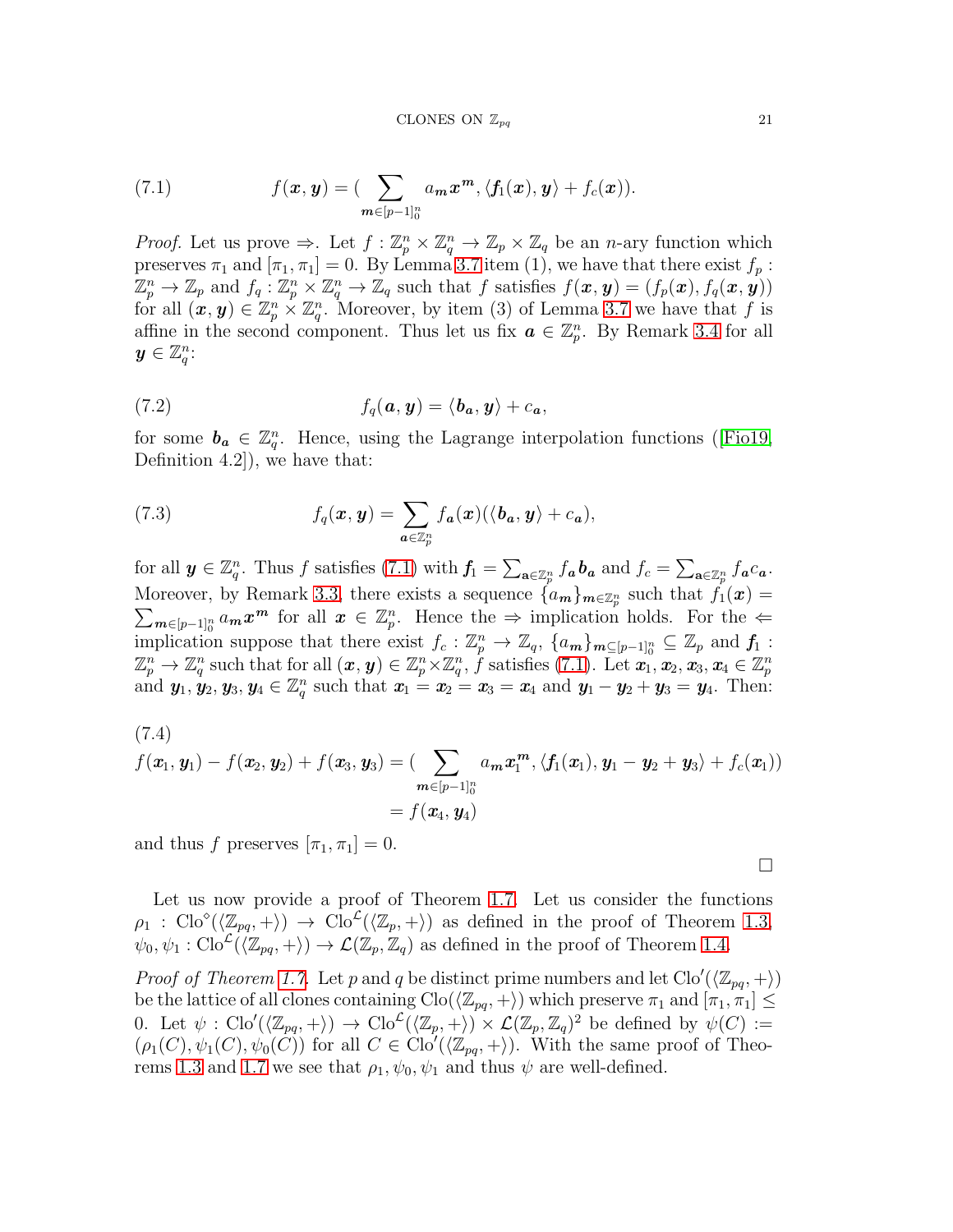Next we prove that  $\psi$  is injective. To this end let  $C, D \in \text{Clo}'(\langle \mathbb{Z}_{pq}, + \rangle)$  be such that  $\psi(C) = \psi(D)$ . Let us suppose that  $f \in C^{[n]}$ . By Lemma [7.1,](#page-19-0) there exist  $f_c: \mathbb{Z}_p^n \to \mathbb{Z}_q$ ,  $\{a_m\}_{m \in [p-1]_0^n} \subseteq \mathbb{Z}_p$  and  $f_1: \mathbb{Z}_p^n \to \mathbb{Z}_q^n$  such that for all  $(\boldsymbol{x}, \boldsymbol{y}) \in \mathbb{Z}_p^n \times \mathbb{Z}_q^n$ , f satisfies:

(7.5) 
$$
f(\boldsymbol{x}, \boldsymbol{y}) = \left(\sum_{\boldsymbol{m} \in [p-1]_0^n} a_{\boldsymbol{m}} \boldsymbol{x}^{\boldsymbol{m}}, \langle f_1(\boldsymbol{x}), \boldsymbol{y} \rangle + f_c(\boldsymbol{x})\right).
$$

It is clear that the functions  $\{f_i:\mathbb{Z}_p^n\times\mathbb{Z}_q^n\to\mathbb{Z}_p\times\mathbb{Z}_q\}_{1\leq i\leq n}, f'_c:\mathbb{Z}_p^n\times\mathbb{Z}_q^n\to\mathbb{Z}_p\times\mathbb{Z}_q,$ and  $t : \mathbb{Z}_p^n \times \mathbb{Z}_q^n \to \mathbb{Z}_p \times \mathbb{Z}_q$  such that for all  $(x, y) \in \mathbb{Z}_p^n \times \mathbb{Z}_q^n$ ,  $f_i(x, y) =$  $(0,(\pmb{f_1}(\pmb{x}))_i(\pmb{y})_i), f'_c(\pmb{x},\pmb{y}) = (0,f_c(\pmb{x})), \text{ and } t(\pmb{x},\pmb{y}) = (\sum_{\pmb{m}\in[\pmb{p}-1]_0^n} a_{\pmb{m}}\pmb{x}^{\pmb{m}},0)$  are in C. Thus  $\pi_p^{\mathbb{Z}_p \times \mathbb{Z}_q} \circ t | \mathbb{Z}_p^n \times \{0\} \in \rho_1(C) = \rho_1(D), (f_1)_i \in \psi_1(C) = \psi_1(D)$  for all  $i \in [n]$ , and  $f_c \in \psi_0(C) = \psi_0(D)$ . Hence, by definition of  $\rho, \psi_0, \psi_1$ , this implies that  $p, f_1, \ldots, f_n, f'_c \in D$ . Hence  $f = t + \sum_{i=1}^n f_i + f'_c \in D$ . Thus  $C \subseteq D$  and in the same way we can prove the other inequality. Hence  $C = D$  and the claim holds.

 $\Box$ 

<span id="page-21-0"></span>**Corollary 7.2.** Let p and q be distinct prime numbers. Let  $\prod_{i=1}^{n} p_i^{k_i}$  be the factorization of the polynomial  $g = x^{p-1} - 1$  in  $\mathbb{Z}_q[x]$  into its irreducible divisors. Then the number of clones containing  $\text{Clo}(\langle \mathbb{Z}_{pq}, +\rangle)$  which preserve  $\pi_1$  and  $[\pi_1, \pi_1] \leq 0$ is bounded from above by  $(n(p) + 3)(2 \prod_{i=1}^{n} (k_i + 1))^2$ , where  $n(k)$  is the number of divisors of  $k-1$ .

Proof. We know from [\[Kre19,](#page-22-10) Corollary 1.3] and [\[Pos41\]](#page-22-1) that number of clones containing  $\text{Cl}_0(\mathbb{Z}_p, +)$  is  $n(p) + 3$  where  $n(p)$  is the number of divisors of  $p - 1$ . Furthermore, we know from [\[Fio19,](#page-22-0) Theorem 1.3] that the cardinality of the lattice of all  $(\mathbb{Z}_q, \mathbb{Z}_p)$ -linearly closed clonoids is  $2 \prod_{i=1}^n (k_i + 1)$ , where  $\{k_i\}_{i \in [n]}$  are the exponents of the factorization of the polynomial  $g = x^{p-1} - 1$  in  $\mathbb{Z}_q[x]$ . Then the bound directly follows from the injective function of Theorem [1.7.](#page-2-1)  $\Box$ 

We can observe that the bound of Corollary [7.2](#page-21-0) is not reached. In particular the images of  $\psi_0$  and  $\psi_1$ , are  $(\mathbb{Z}_q, \mathbb{Z}_p)$ -linearly closed clonoids that satisfy some further closure properties. Indeed, both are closed from the right not only under composition with linear mappings but also with functions of the clone image of  $\rho_1$ . Furthermore, the image of  $\psi_1$  contains constants and is closed under point-wise product. The image of  $\psi_0$  is closed under point-wise product with functions in  $C_2$ . These structures are related to vector subspaces of  $\mathbb{Z}_p^q$  that are closed under Hadamard product. We will not go into details in the case, nevertheless we think that they are interesting structures.

In general we cannot conclude that  $\rho$  is an embedding since the join of two  $(\mathbb{Z}_q, \mathbb{Z}_p)$ -linearly closed clonoids that satisfy the previous properties could also not satisfy them.